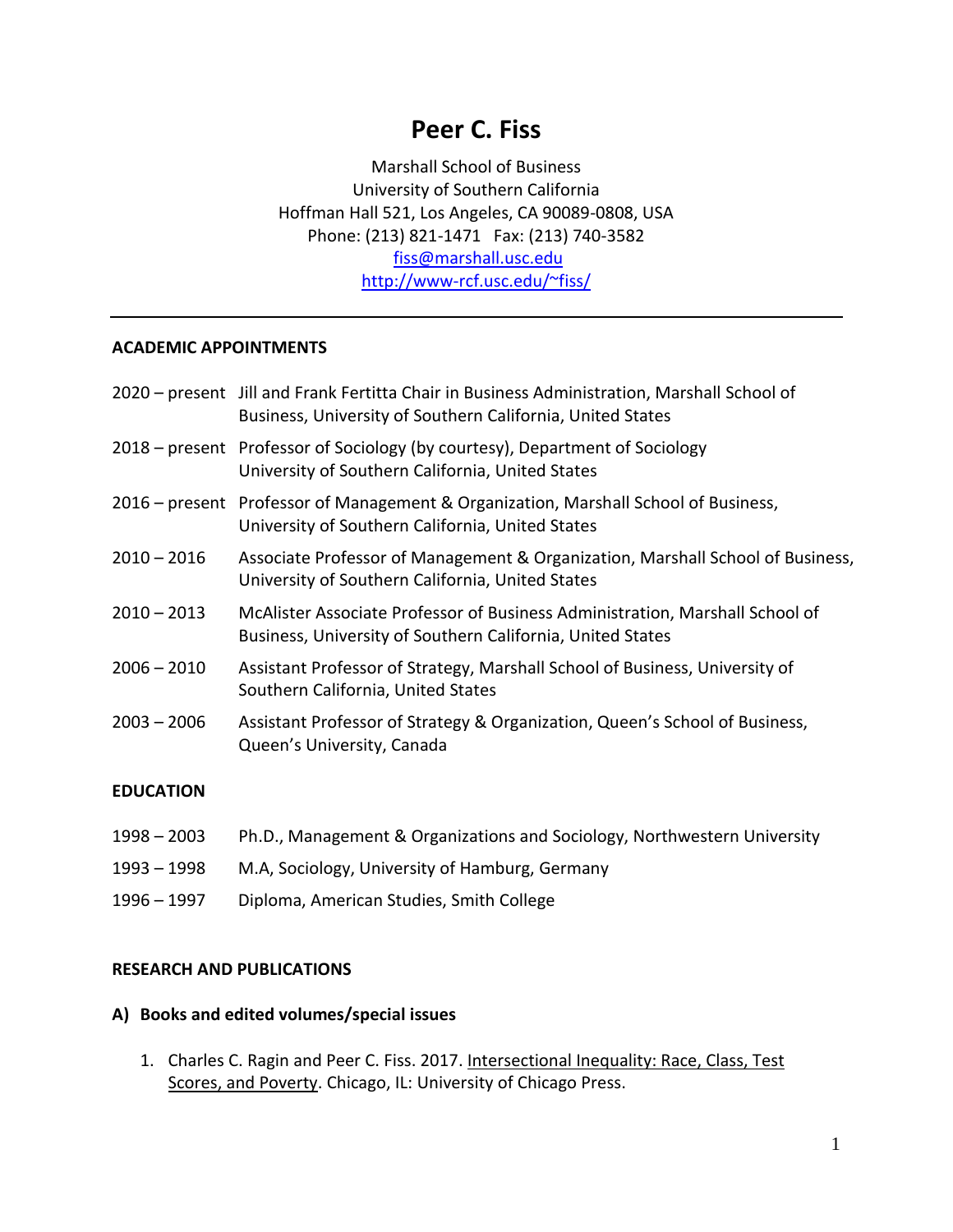- 2. Joep P. Cornelissen, Rodolphe Durand, Peer C. Fiss, John C. Lammers, and Eero Vaara (eds.). 2015. "Communication, Cognition, and Institutions." Special Topic Forum, Academy of Management Review, volume 40, issue 1.
- 3. Peer C. Fiss, Bart Cambré, and Axel Marx (eds.). 2013. Configurational Theory and Methods in Organizational Research. Research in the Sociology of Organizations, Volume 38. Bingley, UK: Emerald.

# **B) Articles published in peer-reviewed journals**

- 4. Furnari, Santi, and Donal Crilly, Vilmos Misangyi, Thomas Greckhamer, Peer C. Fiss, Ruth Aguilera. "Capturing Causal Complexity: Heuristics for Configurational Theorizing." Academy of Management Review, in press.
- 5. YoungKi Park, Peer C. Fiss, and Omar El Sawy. "Theorizing the Multiplicity of Digital Phenomena: The Ecology of Configurations, Causal Recipes, and Guidelines for Applying QCA." Management Information Systems Quarterly, in press.
- 6. Vern Glaser, Mariam Kirkorian, and Peer C. Fiss. "Goal-Based Categorization: Dynamic Classification in the Display Advertising Industry." Organization Studies, 41: 921-943.
- 7. Jade Lo, Peer C. Fiss, Eunice Rhee, and Mark T. Kennedy. 2020. "Category Viability: Balanced Levels of Coherence and Distinctiveness." Academy of Management Review, 45: 85-108.
- 8. Thomas Greckhamer, Santi Furnari, Peer C. Fiss, and Ruth V. Aguilera. 2018. "Studying Configurations with Qualitative Comparative Analysis: Best Practices in Strategy and Organization Research." Strategic Organization, 16: 482-495.
- 9. YoungKi Park, Omar A. El Sawy, and Peer C. Fiss. 2017. "The Role of Business Intelligence and Communication Technologies in Organizational Agility: A Configurational Approach." Journal of the Association for Information Systems, 18: 648-686.
- 10. Vimos F. Misangyi, Thomas Greckhamer, Santi Furnari, Peer C. Fiss, Donal Crilly, and Ruth Aguilera (in reverse alphabetical order). 2017. "Embracing Causal Complexity: The Emergence of a Neo-Configurational Perspective." Journal of Management, 43: 255-282.
- 11. Vern Glaser, Peer C. Fiss, and Mark T. Kennedy. 2016. "Making Snowflakes Like Stocks: Bending, Stretching, and Positioning to Make Financial Market Analogies Work in Online Advertising." Organization Science, 24: 1029-1048.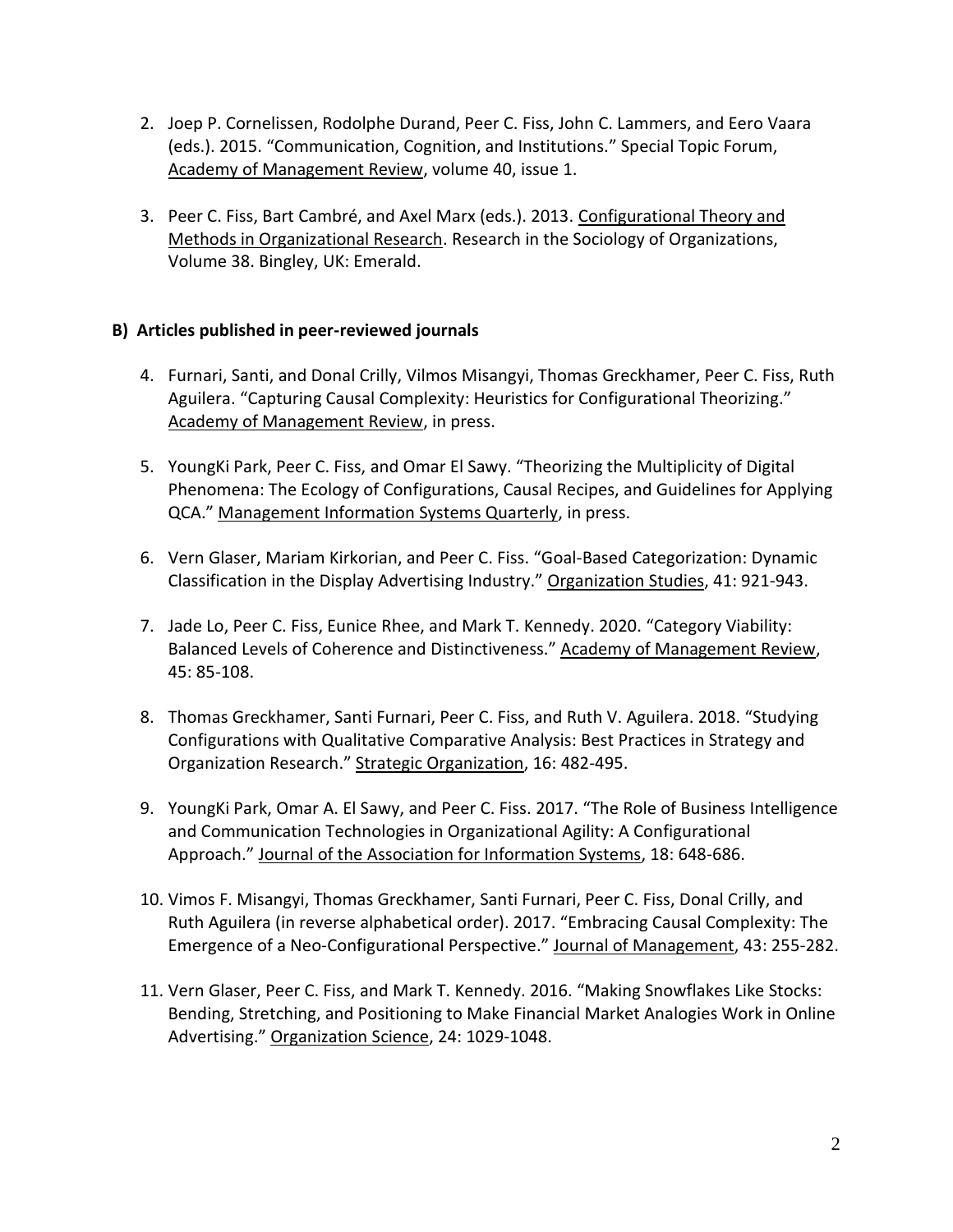- 12. Ruud T. Frambach, Peer C. Fiss, and Paul T.M. Ingenbleek. 2016. "How important is customer orientation for firm performance? A fuzzy set analysis of orientations, strategies, and environments." Journal of Business Research*,* 69: 1428-1436.
- 13. Eunice Y. Rhee and Peer C. Fiss. 2014. "Framing the Adoption of a Controversial Practice: Regulatory Focus, Source Credibility, and Stock Market Reaction." Academy of Management Journal, 57: 1734-1758.
- 14. Peer C. Fiss, Dmitry Sharapov, and Lasse Cronqvist. 2013. Opposites Attract? Opportunities and Challenges for Integrating Large-N QCA and Econometric Analysis. Political Research Quarterly, 66: 191-198.
- 15. Peer C. Fiss, Gerald F. Davis, and Mark T. Kennedy. 2012. "How Golden Parachutes Unfolded: Diffusion and Variation of a Controversial Practice." Organization Science, 23: 1077-1099.
- 16. Peer C. Fiss. 2011. "Building Better Causal Theories: A Fuzzy Set Approach to Typologies in Organization Research." Academy of Management Journal, 54: 393-420.
- 17. Shazad Ansari, Peer C. Fiss, Edward J. Zajac. 2010. "Made to Fit: How Practices Vary as They Diffuse." Academy of Management Review, 35: 67-92.
- 18. Mark T. Kennedy and Peer C. Fiss. 2009. "Institutionalization, Framing, and Diffusion: The Logic of TQM Adoption and Implementation Decisions among U.S. Hospitals." Academy of Management Journal, 52: 897-918.
- 19. Peer C. Fiss. 2007. "A Set-theoretic Approach to Organizational Configurations." Academy of Management Review, 32: 1180-1198.
- 20. Peer C. Fiss. 2006. "Social Influence Effects and Managerial Compensation: Evidence from Germany." Strategic Management Journal, 27: 1013-1031.
- 21. Peer C. Fiss and Edward J. Zajac. 2006. "The Symbolic Management of Strategic Change: Sensegiving via Framing and Decoupling." Academy of Management Journal, 49: 1173-1193.
- 22. Peer C. Fiss and Paul M. Hirsch. 2005. "The Discourse of Globalization: Framing and Sensemaking of an Emerging Concept." American Sociological Review, 70: 29-52.
- 23. Peer C. Fiss and Edward J. Zajac. 2004. "The Diffusion of Ideas over Contested Terrain: The (Non)adoption of a Shareholder Value Orientation among German Firms." Administrative Science Quarterly, 49: 501-534.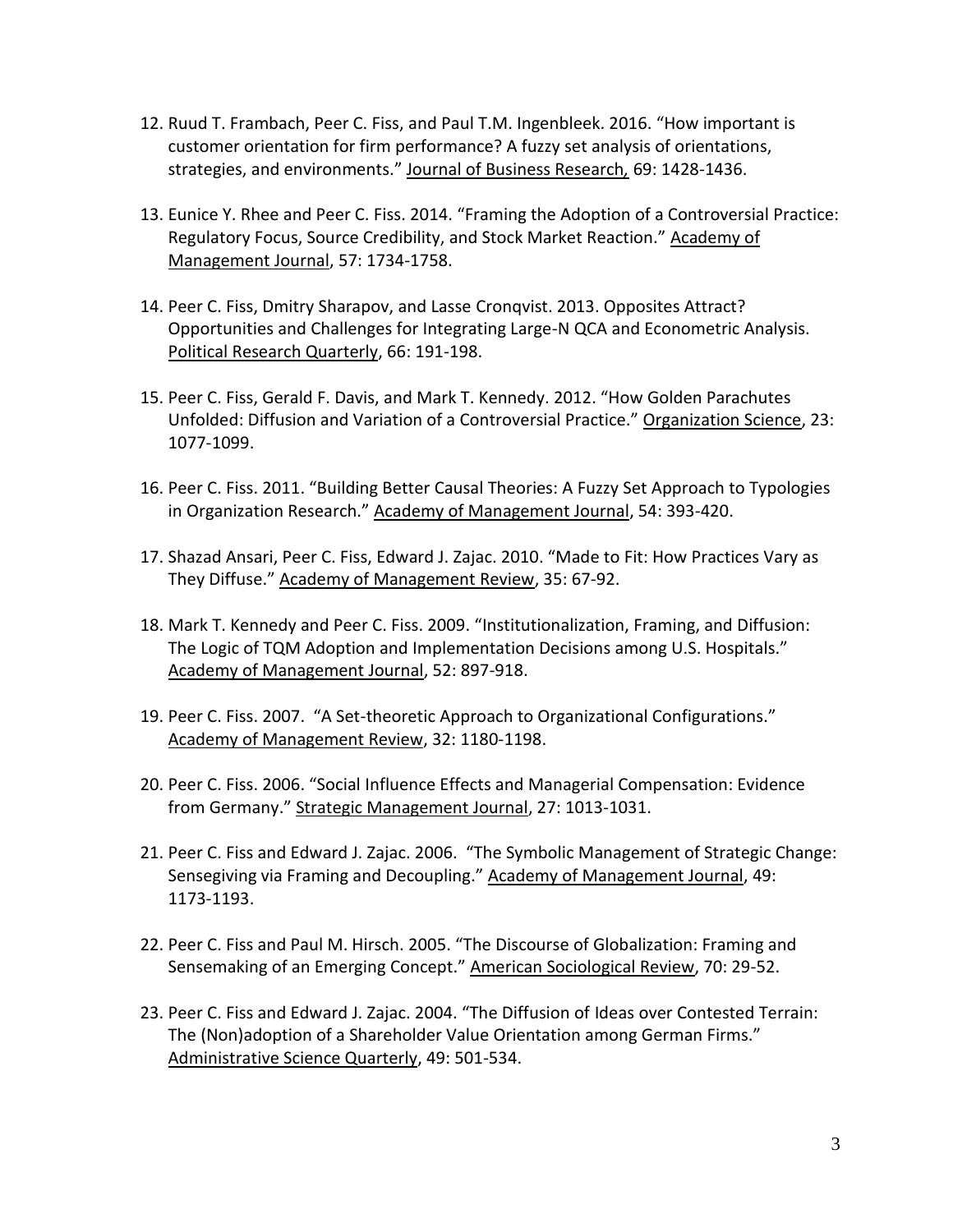## **C) Book chapters, invited articles, editorials, and articles in proceedings**

- 24. Johannes Meuer and Peer C. Fiss. "Qualitative Comparative Analysis in Business and Management Research." In Oxford Encyclopedia of Business and Management, in press.
- 25. Eunice Y. Rhee, Jade Y. Lo, Mark T. Kennedy, and Peer C. Fiss. 2017. "Things That Last? Category Creation, Imprinting, and Durability." Pp. 295-325 in "From Categories to Categorization: Studies in Sociology, Organizations and Strategy at the Crossroads," Special Issue of Research in the Sociology of Organizations, edited by Rodolphe Durand, Nina Granqvist, and Anna Tyllström. Bingley, UK: Emerald.
- 26. Peer C. Fiss. 2016 "A Short History of Golden Parachutes." HBR.org, October 3. <https://hbr.org/2016/10/a-short-history-of-golden-parachutes>
- 27. Joep P. Cornelissen, Rodolphe Durand, Peer C. Fiss, John C. Lammers, and Eero Vaara. 2015. Putting Communication Front and Center in Institutional Theory and Analysis. Introduction to the Special Topic Forum. Academy of Management Review, 40: 10-27.
- 28. Peer C. Fiss, Axel Marx, and Benoît Rihoux. 2014. "Comment: Getting QCA Right." Sociological Methodology*,* 44: 95-100.
- 29. Vern Glaser, Mariam Krikorian, and Peer C. Fiss. 2014. "Shifting Levels of Abstraction: The Role of Vertical Category Dynamics in Market Valuation." Best Paper Proceedings of the Academy of Management Meetings, Philadelphia [CD-ROM].
- 30. Rick Delbridge and Peer C. Fiss. 2013. "Editors' Comments: Styles of Theorizing and the Social Organization of Knowledge." Academy of Management Review, 38: 325-331.
- 31. Mark T. Kennedy and Peer C. Fiss. 2013. "An Ontological Turn in Categories Research: From Standards of Legitimacy to Evidence of Actuality." Journal of Management Studies, 50: 1138-1154.
- 32. Peer C. Fiss, Axel Marx, and Bart Cambré. 2013. "Configurational Theory and Methods in Organizational Research: Introduction." Pages 1-22 in Configurational Theory and Methods in Organizational Research, edited by Peer C. Fiss, Axel Marx, and Bart Cambré. Bingley, UK: Emerald.
- 33. Thomas Greckhamer, Vilmos Misangyi, and Peer C. Fiss. 2013. "The Two QCAs: Smalland Large-N Comparative Approaches in Organization Studies." Pages 49-75 in Configurational Theory and Methods in Organizational Research, edited by Peer C. Fiss, Axel Marx, and Bart Cambré. Bingley, UK: Emerald.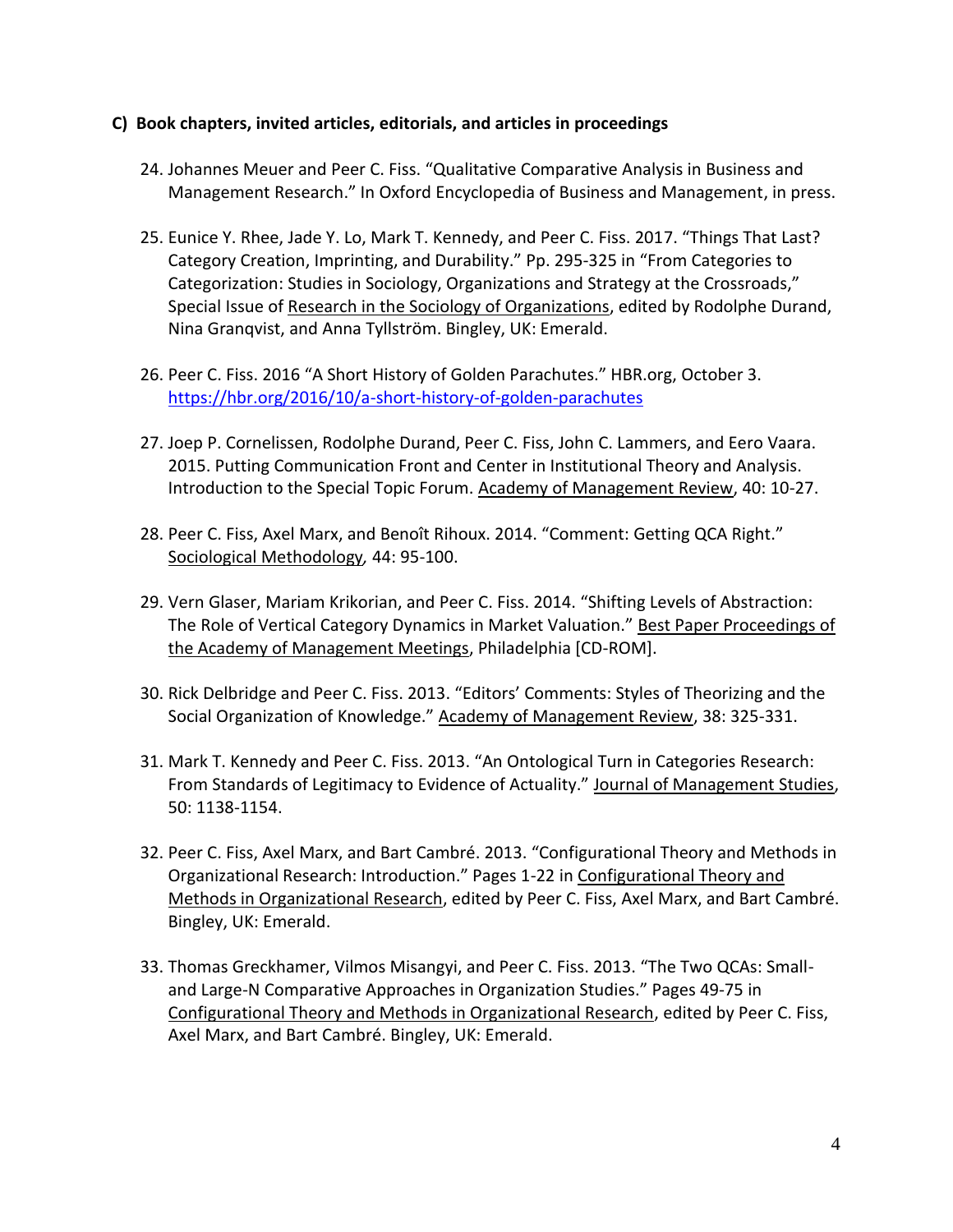- 34. Bart Cambré, Peer C. Fiss, and Axel Marx. 2013. "Conclusion: The Path Forward." Pages 311-319 in Configurational Theory and Methods in Organizational Research, edited by Peer C. Fiss, Axel Marx, and Bart Cambré. Bingley, UK: Emerald.
- 35. Eunice Y. Rhee and Peer C. Fiss. 2012. "Framing the Adoption of a Controversial Practice: Frame Salience, Source Credibility, and Stock Market Reaction." Best Paper Proceedings of the 2012 Academy of Management Meetings, Boston [CD-ROM].
- 36. Peer C. Fiss. 2010. "Qualitative Comparative Analysis." Pp. 757-760 in the Encyclopedia of Case Study Research, edited by Albert J. Mills, Gabrielle Durepos, & Elden Wiebe. Thousand Oaks, CA: Sage.
- 37. Rodney Lacey and Peer C. Fiss. 2009. "Comparative Organizational Analysis across Multiple Levels: A Set-theoretic Approach." Pp. 91-116 Research in the Sociology of Organizations: Comparative Approaches to Organizational Research, edited by Brayden King, Teppo Felin, & David Whetten. Bingley, UK: Emerald.
- 38. Peer C. Fiss. 2009. "Case Studies and the Configurational Analysis of Organizational Phenomena." Pp. 424-440 in the Handbook of Case Study Methods, edited by Charles C. Ragin and David Byrne. London: Sage.
- 39. Paul M. Hirsch, Peer C. Fiss, and Amanda Hoel-Green. 2009. "A Durkheimian Approach to Globalization." Pp. 223-245 in The Oxford Handbook of Sociology and Organization Studies: Classical Foundations, edited by Paul S. Adler. Oxford: Oxford University Press.
- 40. Peer C. Fiss. 2008. "Institutions and Corporate Governance." Pp. 389-410 in the SAGE Handbook of Organizational Institutionalism, edited by Royston Greenwood, Christine Oliver, Kerstin Sahlin & Roy Suddaby. London: Sage Publications.
- 41. Charles C Ragin and Peer C. Fiss. 2008. "Net Effects Analysis versus Configurational Analysis: An Empirical Demonstration." Chapter 11, Pp. 190-212 in Ragin, Charles C., Redesigning Social Inquiry: Set Relations in Social Research. Chicago, IL: University of Chicago Press.
- 42. Mark T. Kennedy and Peer C. Fiss. 2006. "Looking Good and Doing Better: Rethinking Motivations for Adopting Innovations." Best Paper Proceedings of the 2005 Academy of Management Meetings, Atlanta [CD-ROM].
- 43. Paul M. Hirsch and Peer C. Fiss. 2000. "Doing Sociology and Culture: Richard Peterson's Quest and Contribution." Poetics, 28 (2-3), 97-105.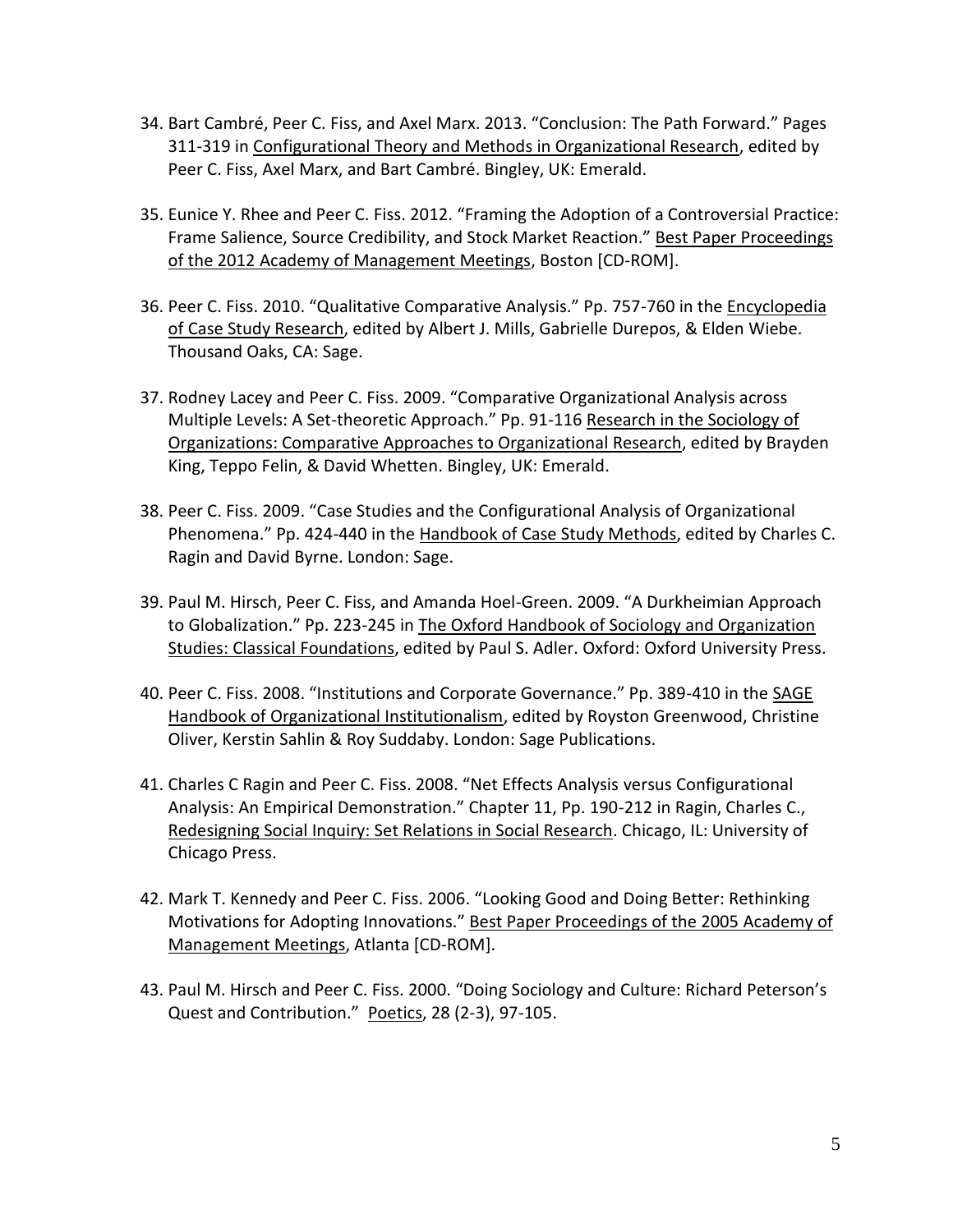## **C) Manuscripts under review, selected working papers, book projects**

- 44. Moshe Farjoun and Peer C. Fiss. "Thriving on Contradiction: Towards a Dialectical Alternative to Fit-Based Models in Strategy." Second R&R, review, *Strategic Management Journal*.
- 45. Charles C. Ragin and Peer C. Fiss. "The Logic of Intersectionality." Working Paper.
- 46. Peer C. Fiss, YoungKi Park, and Omar El Sawy. "Learning from Exceptional Firms: An Augmented Set-Analytic Approach." Working Paper.
- 47. Peer C. Fiss. "The Causal Structure of Outcomes." Working paper.

## **D) Book Reviews**

48. Peer C. Fiss. Review of "Markets on Trial: The Economic Sociology of the U.S. Financial Crisis." Edited by Michael Lounsbury and Paul M. Hirsch. Research in the Sociology of Organizations, vols. 30A and 30. Administrative Science Quarterly, 57: 363-365.

## **RESEARCH PRESENTATIONS**

## **1. Invited Talks**

- 2020 Kellogg School of Management, MORS Department Ludwig Maximilian University Munich, Institut für Strategie, Technologie und **Organisation**
- 2019 Leibnitz University Hannover, Institute for Management and Organization
- 2018 Concordia University, Management Department
- 2017 Arizona State University, Management and Entrepreneurship University of Alberta, Department of Strategic Management and Organization
- 2016 University of California, Berkeley, Management of Organizations Group CARMA: The Consortium for the Advancement of Research Methods and Analysis ETH Zurich, Strategic Management Group University of Cincinnati, Department of Management University of Minnesota, Strategic Management and Entrepreneurship Department
- 2015 Tilburg University, Department of Organization Studies INSEAD, Organizational Behaviour Area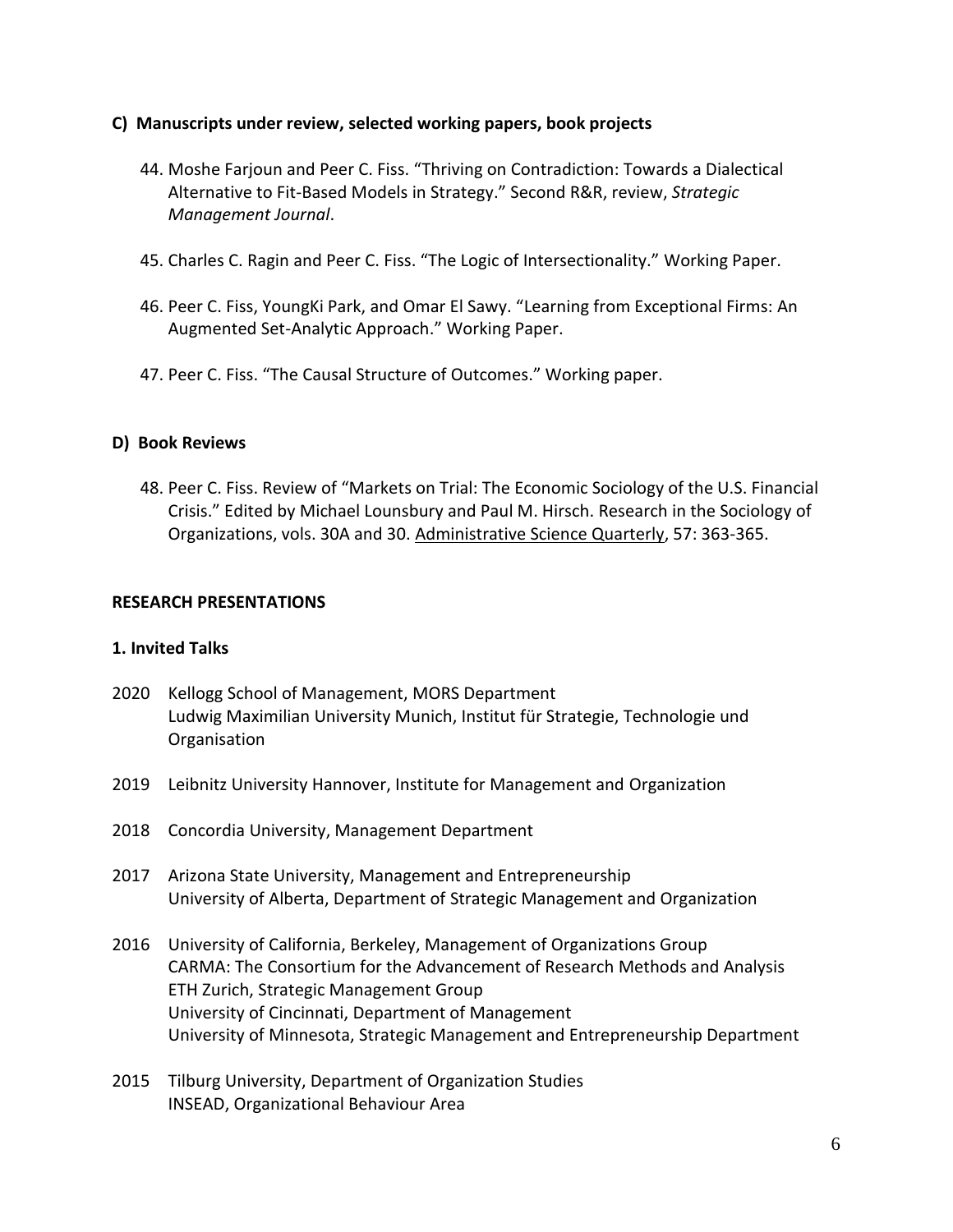National University of Singapore (NUS), Department of Strategy and Policy Queen's University, Management Information Systems Group University of California, Irvine, Strategy Area

- 2014 University of Chicago, Management Department Drexel University, Management Department Cass School of Business, London, UK, Faculty of Management. Imperial College, London, UK, Management Department.
- 2013 Free University Berlin, Pfadkolleg Research Center
- 2012 University of Hannover, Institute for Human Resource Management Penn State University, Smeal College of Business, Management and Org. Dept.
- 2011 UCLA, Anderson School of Management, Human Resources and Org. Behavior Area McGill University, Desautels Faculty of Management, Strategy & Organization Dept.
- 2010 Dartmouth College, Tuck School of Business, Strategy & Management Area Hanken School of Economics, Helsinki, Management and Organization Department U. of Michigan, Ross School of Business, Management and Organization Department U. of Pennsylvania, The Wharton School, Management Department
- 2009 Cambridge University, Judge Business School, Strategy Group HEC Paris, Strategy and Business Policy UC Irvine, Merage School of Business, Strategy Area
- 2008 IESE, Barcelona, Strategic Management Department University College Dublin, Management Group
- 2007 University of Illinois, Urbana Champaign, Business Administration
- 2006 Erasmus University, RSM, Organization and Personnel Management. U. of Pennsylvania, The Wharton School, Management Department U. of Arizona, Tucson, Department of Sociology
- 2005 London Business School, Strategic and International Management Area University of Southern California, Marshall School of Business, MOR Department Harvard University, Harvard Business School, Strategy Unit Vienna U. of Economics and Business Administration, Inst. for Public Management Uppsala University, Uppsala, Department of Business Studies Stockholm School of Economics, Institute of International Business (IIB) University of Erfurt, Organization Theory and Management Department
- 2004 University of Toronto, Rotman School of Business, Strategy Group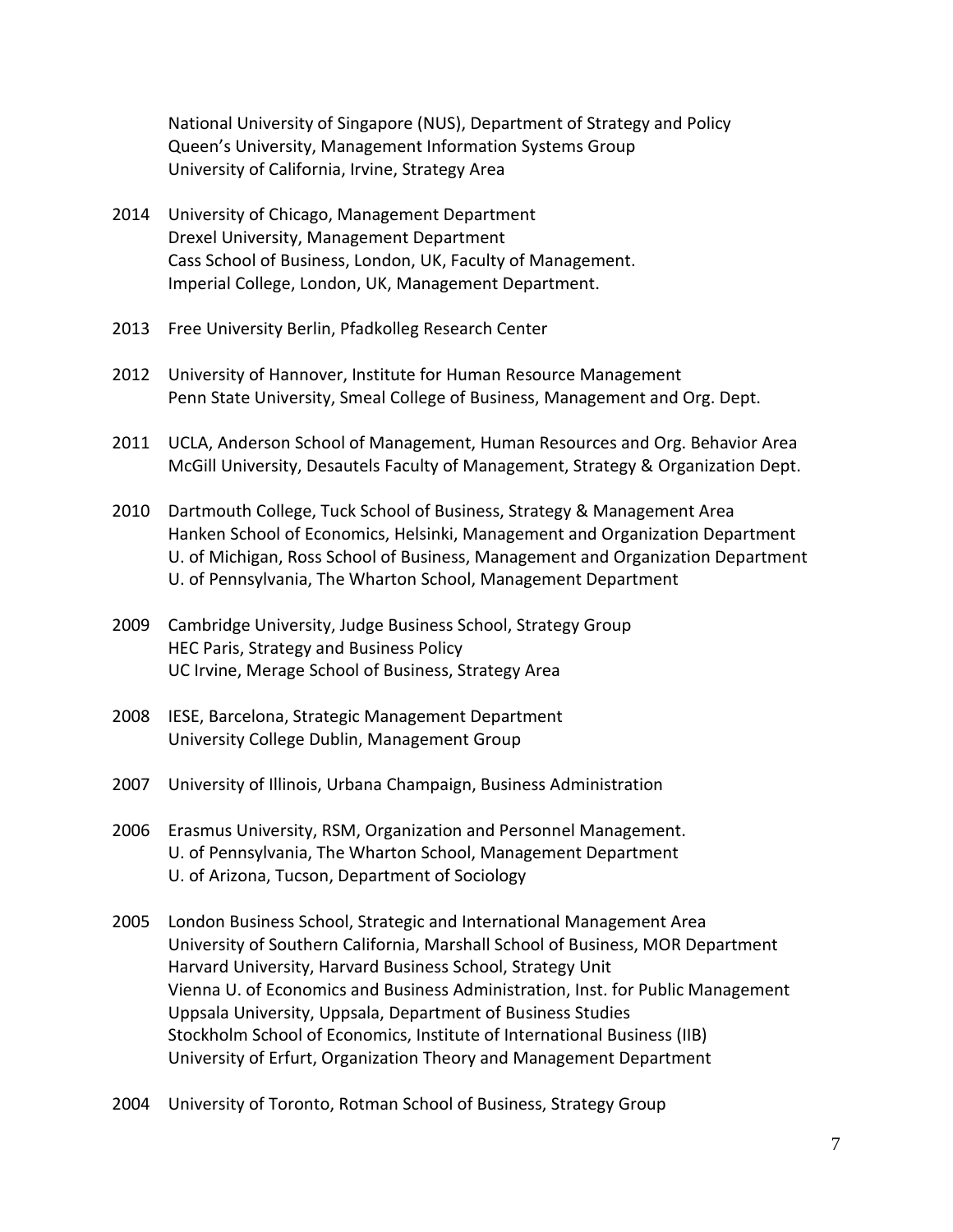Cornell University, Center for the Study of Economy and Society

- 2003 Harvard University, Harvard Business School, Strategy Unit
- 2002 Queen's School of Business, Strategy Group

## **2. Conference Papers and Presentations**

- 2020 Enlan Wang and Peer C. Fiss. "Categories as Pointers: The Organizational Enactment of Categories and Competitive Dynamics." SMS 40th Virtual Annual Conference.
- 2020 Peer C. Fiss. "Theorizing with recipes." 36<sup>th</sup> EGOS Colloquium, Hamburg, Germany.
- 2019 Peer C. Fiss. "Conducting Impactful Comparative Research Using QCA" Academy of Management Meetings, Boston, MA.
- 2019 Peer C. Fiss. "Exceptional Firms, Configurations, and the Structure of Outcomes." 4th Lugano Conference on Organizations, Lugano, Switzerland.
- 2018 Peer C. Fiss. "The Causal Structure of Outcomes." Keynote at the 6<sup>th</sup> International QCA Expert Workshop, Zurich, Switzerland.
- 2018 Santi Furnari, Thomas Greckhamer, and Peer C. Fiss. "Studying Configurations: Best Practices for Applying Qualitative Comparative Analysis (QCA)." Academy of Management Meetings, Chicago, IL.
- 2018 Peer C. Fiss. "The Causal Structure of Outcomes." 34<sup>th</sup> EGOS Colloquium, Tallinn, Estonia.
- 2018 Peer C. Fiss. "The Causal Structure of Organizational Outcomes." Keynote at the 7<sup>th</sup> European Theory Development Workshop, WU Vienna, Austria.
- 2018 Peer C. Fiss and Martin Schneider. "Emergence and Transformation of QCA in Management Research." International QCA Summer Workshop, Wuppertal, Germany
- 2017 Peer C. Fiss. "Solving Gender Disparities with Analytics of Intersections." 5<sup>th</sup> International QCA Expert Workshop, Zurich, Switzerland.
- 2017 Jade Yu-Chieh Lo , Peer C. Fiss, Eunice Yunjin Rhee, and Mark T. Kennedy. "Categories in Context: Exploring the Determinants of Category Viability." Academy of Management Annual Meetings, Atlanda, GA.
- 2017 Vern L. Glaser, Mariam L. Krikorian, and Peer C. Fiss. "The Market that Should Not Be: Constructing a Market for Singularities." 33rd EGOS Colloquium, Copenhagen, Denmark.
- 2016 Peer C. Fiss. "Theorizing Causal Structures and Outcomes." 4<sup>th</sup> International QCA Expert Workshop, Zurich, Switzerland.
- 2016 Moshe Farjoun and Peer C. Fiss. "Strategy as Tensional Harmony." Strategic Management Society 36<sup>th</sup> Annual Conference, Berlin, Germany.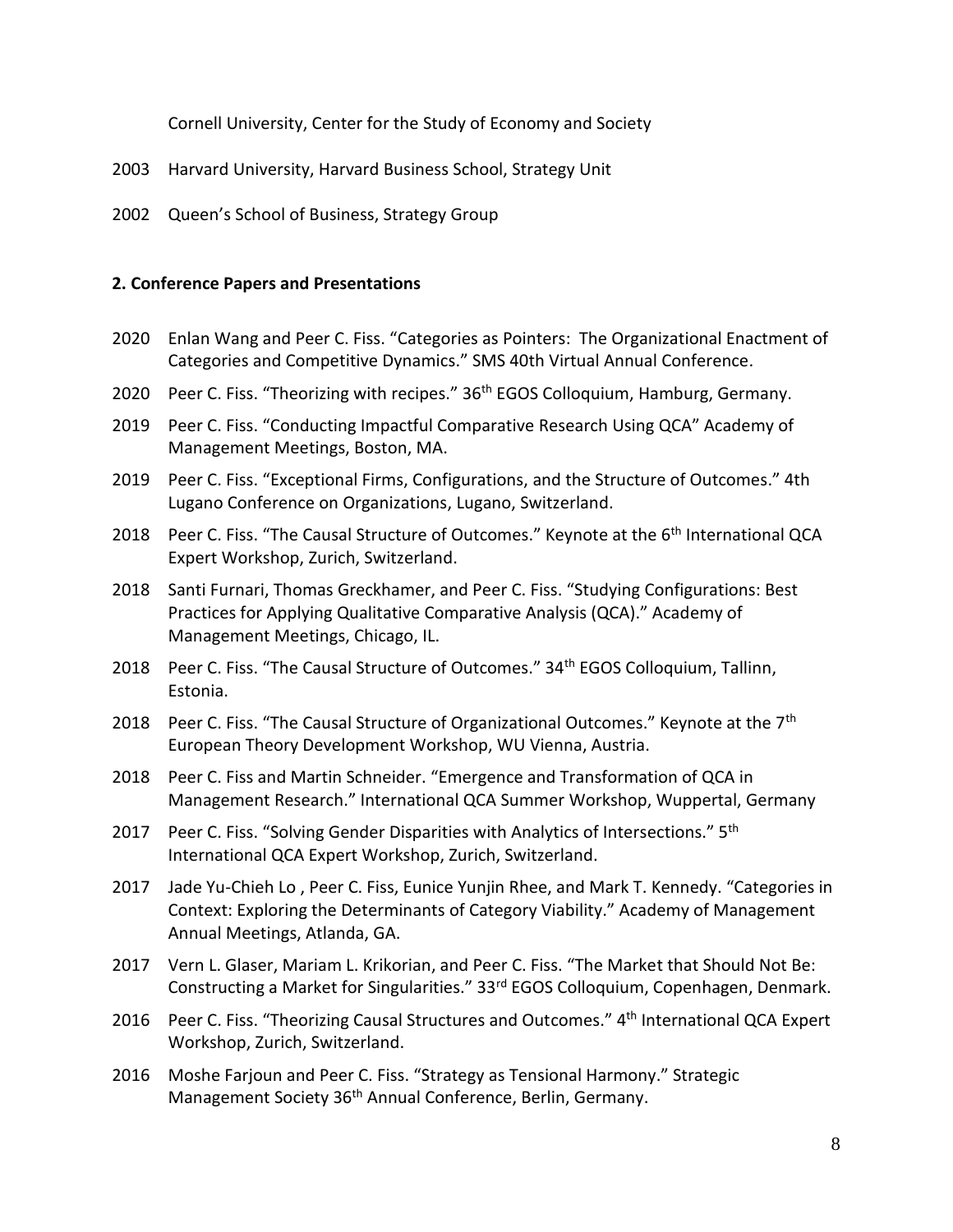- 2016 Eunice Yunjin Rhee, Jade Yu-Chieh Lo, Mark T. Kennedy, and Peer C. Fiss. "Things that Last? Category Creation, Imprinting, and Durability." Academy of Management Annual Meetings, Anaheim, CA.
- 2016 Peer C. Fiss. "Theorizing Causal Structures and Outcomes." 32<sup>nd</sup> EGOS Colloquium, Naples, Italy.
- 2015 Peer C. Fiss. "The Complexity of the New: Some Methodological Considerations." Academy of Management Annual Meetings, Vancouver, BC, Canada.
- 2015 Mark T. Kennedy and Peer C. Fiss. "Studying the Emergence of Social Ontologies." Academy of Management Annual Meetings, Vancouver, BC, Canada.
- 2015 Peer C. Fiss. "Making Things Simple: Modeling the Complexity of Organizational Life." Global Innovation and Knowledge Academy (GIKA), Valencia, Spain.
- 2015 Ruud T. Frambach, Peer C. Fiss, and Paul T. M. Ingenbleek. "Customer-oriented configurations of high-performing firms: A fuzzy set analysis of orientations, strategies, and environments." Global Innovation and Knowledge Academy (GIKA), Valencia, Spain.
- 2015 Mark T. Kennedy and Peer C. Fiss. "A Relational Account of Social Ontologies." 31<sup>st</sup> EGOS Colloquium, Athens, Greece.
- 2015 Charles C. Ragin and Peer C. Fiss. "Set-Theoretic Methods for the Study of Social Inequality: Test Scores, Parental Income, and Poverty." Qualitative Comparative Analysis - Social Science Applications and Methodological Challenges. Tilburg, the Netherlands.
- 2014 Vern L. Glaser, Mariam L. Krikorian, and Peer C. Fiss. "Shifting Levels of Abstraction: The Role of Vertical Category Dynamics in Market Valuation." Strategic Management Society, Madrid, Spain.
- 2014 Vern L. Glaser, Mariam L. Krikorian, and Peer C. Fiss. "Shifting Levels of Abstraction: The Role of Vertical Category Dynamics in Market Valuation." Academy of Management Annual Meetings, Philadelphia, PA.
- 2014 YoungKi Park, Omar El Sawy, and Peer C. Fiss. "Rethinking Organizational Agility: A Configurational Analysis." 30th EGOS Colloquium, Rotterdam, the Netherlands.
- 2014 Vern L. Glaser, Mariam L. Krikorian, and Peer C. Fiss. "Value in the Eye of the Beholder: The Dynamic Use of Vertical Categories in Valuation Processes." Western Academy of Management, Napa, CA.
- 2013 Peer C. Fiss. "'Happy the man who has been able to learn the causes of things'—Causal Complexity and the Search for High Performance Configurations." Bridging the Divide: Qualitative Comparative Analysis from Theory to Praxis. University of California, Irvine.
- 2013 Mark T. Kennedy and Peer C. Fiss. "Beyond the Cage: Relational Foundations and Dynamics of Social Ontologies." 2nd European Theory Development Workshop in OMT, Paris, France.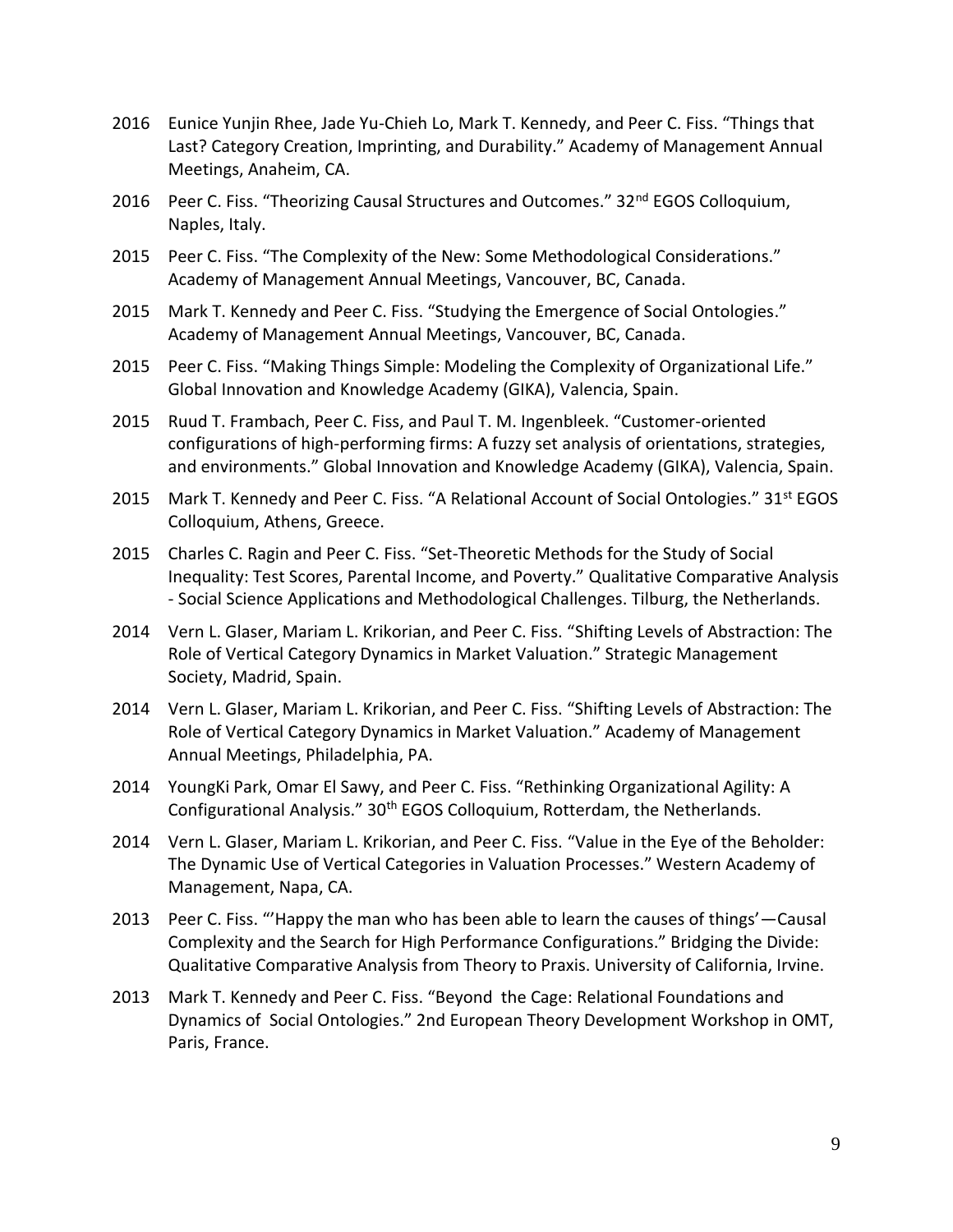- 2013 Ruud T. Frambach, Peer C. Fiss, Paul Ingenbleek. "Testing High Performance Configurations: A Five-Step Model Using Fuzzy Set QCA" Academy of Management Annual Meetings, Orlando, FL.
- 2013 Peer C. Fiss. "New Empirical Methods for Strategy Scholars: QCA" Strategic Management Society, Atlanta, GA.
- 2012 Ruud T. Frambach, Peer C. Fiss, Paul Ingenbleek. "Strategies, Orientations, and Environments: A Fuzzy Set Approach." Qualitative Comparative Analysis (QCA) Conference, University of Hamburg, Germany.
- 2012 Eunice Y. Rhee and Peer C. Fiss. "Framing the Adoption of a Controversial Practice: Decision Frames, Source Credibility, and Stock Market Reaction." 1st European Theory Development Workshop in OMT, Grenoble, France.
- 2012 YoungKi Park, Omar El Sawy, and Peer C. Fiss. "Staying Agile in Messy Environments: A Fuzzy Set Approach to Organizational Configurations." Academy of Management Annual Meetings, Boston, MA.
- 2012 Vern Glaser, Peer C. Fiss, and Mark T. Kennedy. "Framing, Contestation, and Emergence: Analogies and Category Construction in Online Advertising." Academy of Management Annual Meetings, Boston, MA.
- 2012 Eunice Y. Rhee and Peer C. Fiss. "Framing Controversial Practices: Frame Salience, Source Credibility, and Stock Market Reaction." Academy of Management Annual Meetings, Boston, MA.
- 2011 Peer C. Fiss, Ruud Frambach, and Paul Ingenbleek. "Configurations Across Levels of Analysis: A Fuzzy Set Approach." Strategy Research Forum, Longboat Key, Florida.
- 2011 Peer C. Fiss. "Quantitative Methods for Qualitative Research." Pre-conference PhD workshop, 27th EGOS Colloquium, Gothenburg, Sweden.
- 2011 Vern Glaser, Peer C. Fiss, and Mark T. Kennedy. "Rhetoric and Resonance: Framing, Casuistry, and the Institutionalization of New Market Conceptions." Academy of Management Annual Meetings, San Antonio, Texas.
- 2011 Vern Glaser, Peer C. Fiss, and Mark T. Kennedy. "Framing and Institutionalizing Market Conceptions." Academy of Management Annual Meetings, San Antonio, Texas.
- 2010 Ruud Frambach, Peer C. Fiss, and Paul Ingenbleek. "When Does a Customer Orientation Pay Off? A Configurational Analysis of the Performance Effects of Orientations, Strategies, and Market Conditions." Sixteenth Annual Organization Science Winter Conference, Steamboat Springs, CO.
- 2010 Peer C. Fiss and Mark T. Kennedy. "What Lies Beneath: Framing and the Institutionalization of Market Conceptions." 26th EGOS Colloquium, Lisbon, Portugal.
- 2010 Peer C. Fiss. "Quantitative Methods for Qualitative Research." Pre-conference PhD workshop, 26th EGOS Colloquium, Lisbon, Portugal.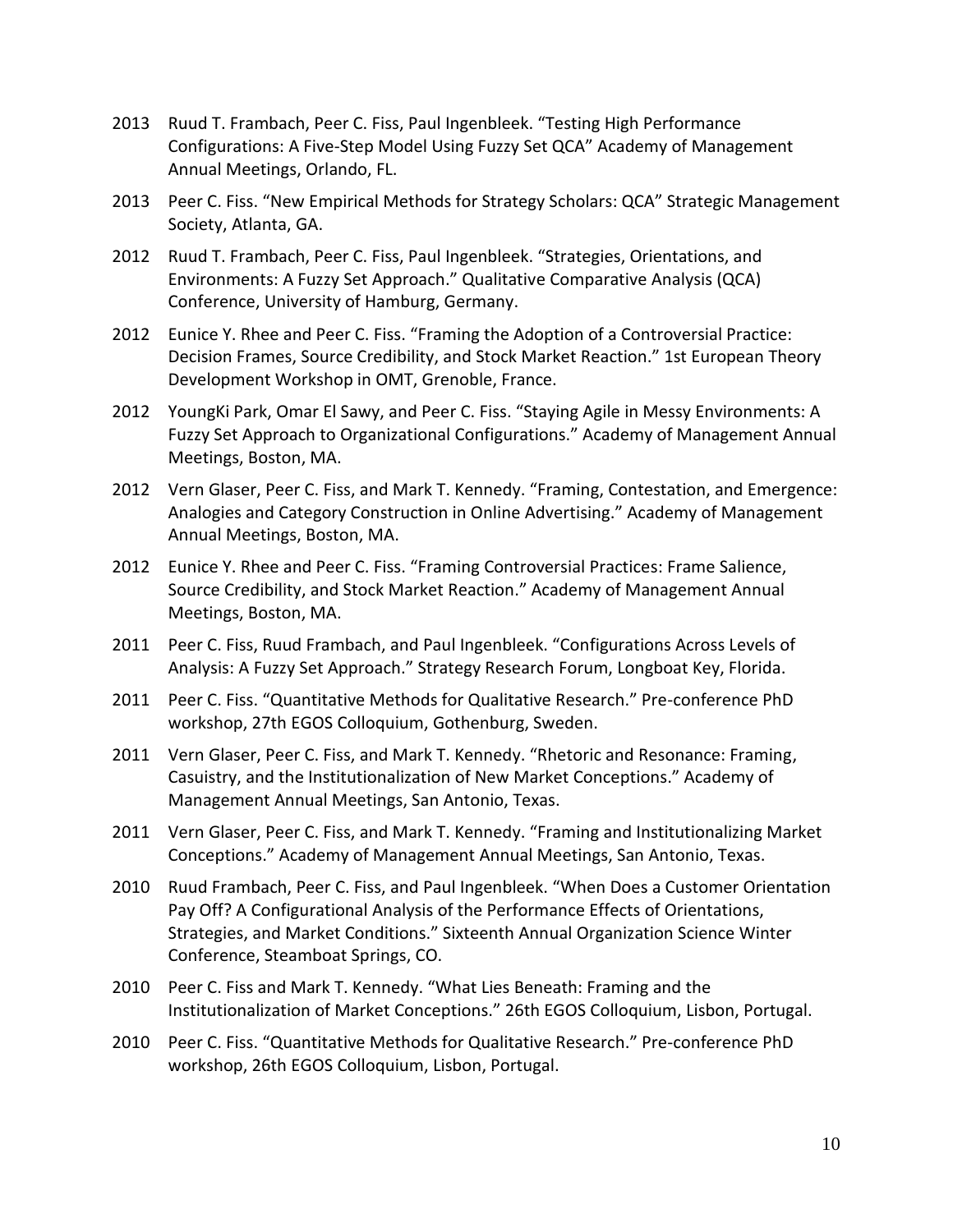- 2010 Eunice Rhee and Peer C. Fiss. "The Symbolic Creation of Market Value: Framing the Adoption of a Controversial Practice." Academy of Management Annual Meetings, Montreal, Canada.
- 2010 Eunice Rhee and Peer C. Fiss. "A Socio-Cognitive Approach to Valuation in the Stock Market." Strategic Management Society, Rome, Italy.
- 2009 Peer C. Fiss. "Applying Durkheim's Sociology to Environmental Issues." Academy of Management Annual Meetings, Chicago, IL.
- 2009 Peer C. Fiss and Mark T. Kennedy. "Market Framing and the Creation of Online Advertising Exchanges." 25th EGOS Colloquium, Barcelona, Spain.
- 2009 Peer C. Fiss. "Quantitative Methods for Qualitative Research." Pre-conference workshop, 25th EGOS Colloquium, Barcelona, Spain.
- 2009 Peer C. Fiss and Mark T. Kennedy. "Of Porkbellies and Professions: Market Framing and the Creation of Online Advertising Exchanges." 2nd International Conference on Institutions, Innovation, & Space. Edmonton, Alberta, Canada.
- 2009 Peer C. Fiss and Mark T. Kennedy. "A Cultural Approach to Market Formation: Framing and the Creation of Online Advertising Exchanges." Third Conference on Economic Sociology and Political Economy, Lake Como, Italy.
- 2009 Peer C. Fiss. "Configurations of Strategy, Structure and Environment: A Fuzzy Set Analysis of High Technology Firms." University of Utah/BYU Winter Strategy Conference, Solitude, UT.
- 2009 Peer C. Fiss. "Configurations of Strategy, Structure and Environment: A Fuzzy Set Analysis of High Technology Firms." Fifteenth Annual Organization Science Winter Conference, Steamboat Springs, CO.
- 2008 Peer C. Fiss. "Building High Performance Organizations: A Fuzzy Set Analysis of High Technology Firms." Strategic Management Society Annual Conference, Cologne, Germany.
- 2008 Peer C. Fiss and Mark T. Kennedy. "Market Framing and the Creation of Online Advertising Exchanges." West Coast Research Symposium, Stanford, CA.
- 2008 Peer C. Fiss and Mark T. Kennedy. "Frames and Framing in Financial Markets." Academy of Management Meetings, Anaheim, CA.
- 2008 Peer C. Fiss. "Using Qualitative Comparative Analysis (QCA) to Study Configurational Organizing." Asking New Questions: Leadership in the Age of Configural Organizing. Academy of Management Meetings, Anaheim, CA.
- 2008 Peer C. Fiss. "Qualitative Comparative Analysis." The Power of Richness IV: How Can Qualitative Methods Help Us Ask Better Questions? Academy of Management Meetings, Anaheim, CA.
- 2008 Peer C. Fiss. "Configurations of Strategy, Structure, and Environment." 24th EGOS Colloquium, Amsterdam, the Netherlands.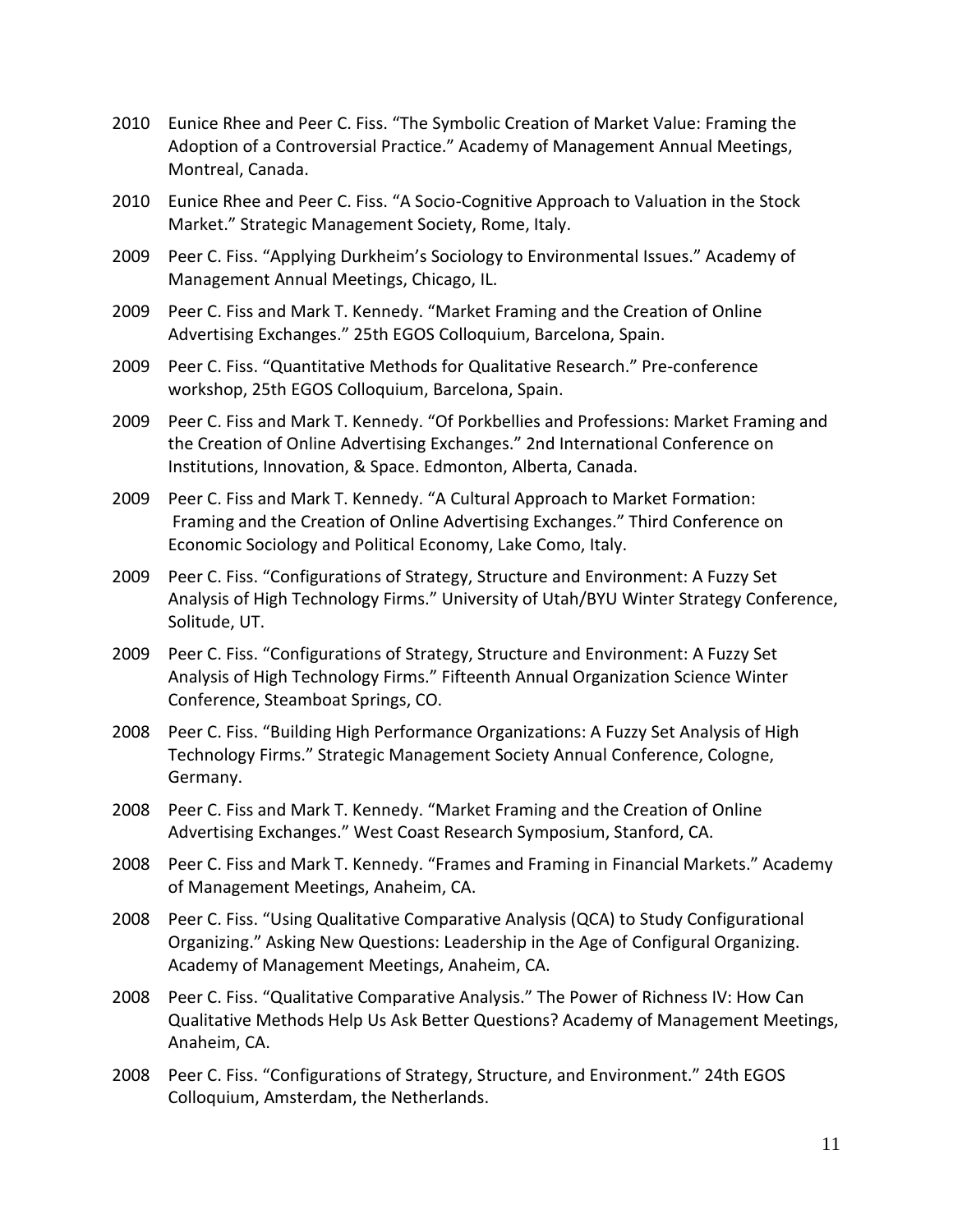- 2008 Peer C. Fiss. "Quantitative Methods for Qualitative Research." Pre-conference workshop, 24th EGOS Colloquium, Amsterdam, the Netherlands.
- 2008 Peer C. Fiss. "Configurations of Strategy, Structure and Environment: A Fuzzy Set Analysis of High Technology Firms." MIT BPS Conference, Cambridge, MA.
- 2007 Peer C. Fiss. "Using Qualitative Comparative Analysis (QCA) for Studying Patterns Across Organizations." BYU Comparative Organizations Conference, Sundance, Utah.
- 2007 Peer C. Fiss and Mark T. Kennedy. "'What Is Going On Here?': A Framing Approach to the Creation of New Markets." ESF Exploratory Workshop on Exploring Symbolic Value Creation in Organizations. Bocconi University, Milan, Italy.
- 2007 Peer C. Fiss. "What You Always Wanted to Know about Set-Theoretic Methods…" Academy of Management Meetings, Philadelphia, PA.
- 2007 Peer C. Fiss. "Set-theoretic Analysis Using Fuzzy Sets." PDW presentation, Academy of Management Meetings, Philadelphia, PA.
- 2007 Peer C. Fiss and Mark T. Kennedy. "The Framing of New Markets." 23rd EGOS Colloquium, Vienna, Austria.
- 2007 Peer C. Fiss. "Quantitative Methods for Qualitative Research." Pre-conference workshop, 23rd EGOS Colloquium, Vienna, Austria.
- 2006 Peer C. Fiss. "Social Influence Effects and Managerial Compensation Evidence from Germany." Academy of Management Meetings, Atlanta, GA.
- 2006 Kennedy, Mark T., and Peer C. Fiss. "Looking Good and Doing Better: Rethinking Motivations for Adopting Innovations." Academy of Management Meetings, Atlanta, GA.
- 2006 Peer C. Fiss. "From Crisp to Fuzzy Sets." PDW presentation, Academy of Management Meetings, Atlanta, GA.
- 2006 Peer C. Fiss and Gerald F. Davis. "From Adoption to Reinvention: Combining Institutional and Learning Accounts." 22nd EGOS Colloquium, Bergen, Norway.
- 2006 Peer C. Fiss. "Set-theoretic Methods in Qualitative Research." Pre-conference workshop, 22nd EGOS Colloquium, Bergen, Norway.
- 2006 Peer C. Fiss and Mark T. Kennedy. "Cognition and Conformity: The Micro-Linkages of Institutional Theory." Workshop on the Present and Future of Institutional Theory, Edmonton, Alberta.
- 2006 Peer C. Fiss. "Blazing a Trail in Configurations Research with Set-Theoretic Methods: An Overview and Application." Administrative Sciences Academy of Canada Conference, Banff, Alberta.
- 2006 Mark T. Kennedy and Peer C. Fiss. "Looking Good and Doing Better: Rethinking Motivations for Adopting Innovations." Strategy Research Forum, Egg Harbor, NJ.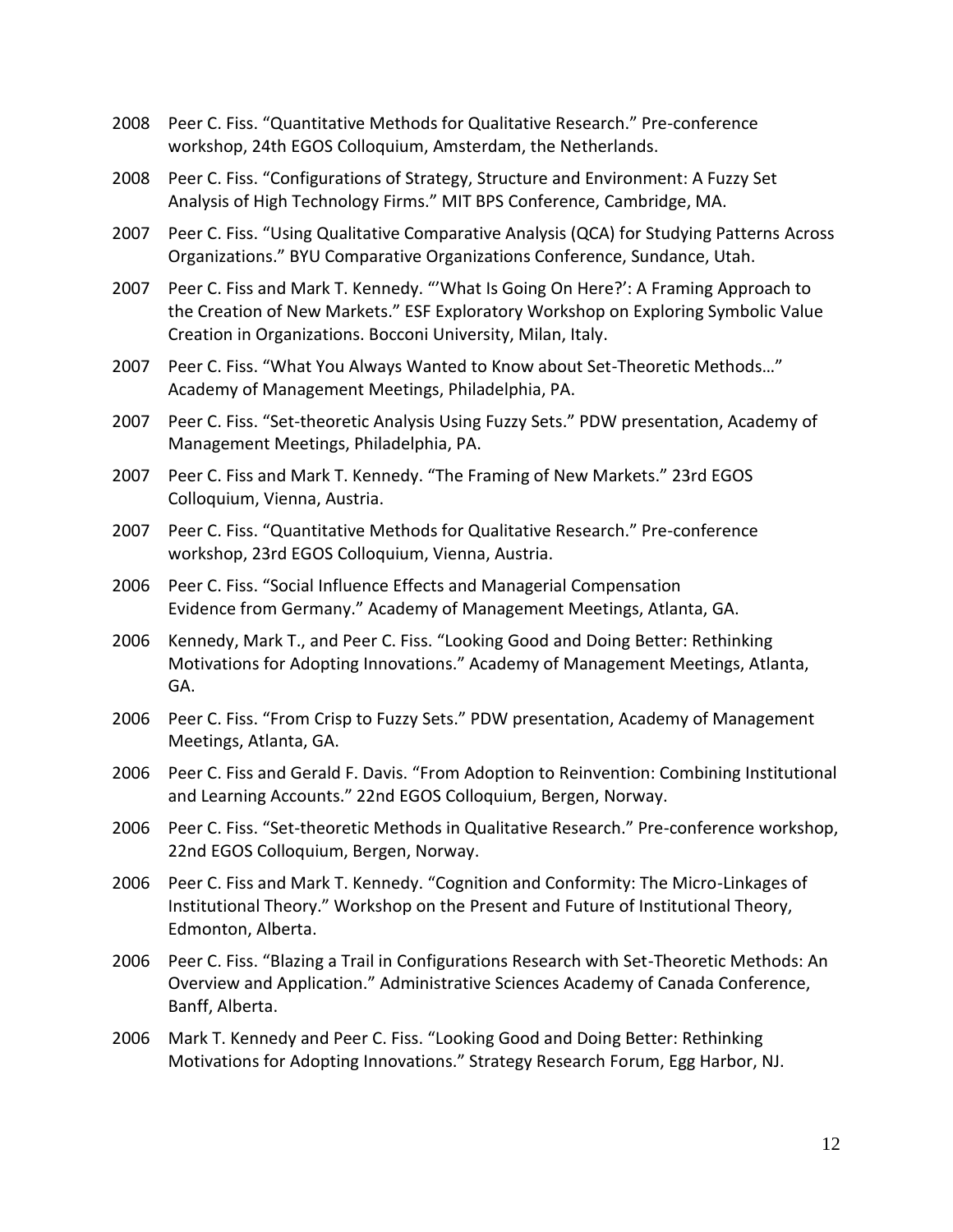- 2005 Peer C. Fiss and Edward J. Zajac. "The Symbolic Management of Strategic Change: Sensegiving via Framing and Decoupling." Harvard Business School Strategy Research Conference, Boston, MA.
- 2005 Peer C. Fiss. "Set-theoretic Methods: Current Issues and Prospects." Academy of Management Meetings, Honolulu, Hawaii.
- 2005 Peer C. Fiss. "Content Analysis and Framing." PDW presentation, Academy of Management Meetings, Honolulu, Hawaii.
- 2005 Mark T. Kennedy and Peer C. Fiss. "Looking Good vs. Doing Good: Regulatory Focus in Technical and Social Motivations for the Adoption of Diffusing Innovations." 21st EGOS Colloquium, Berlin, Germany.
- 2005 Peer C. Fiss. "Set-theoretic Methods in Comparative Research." Pre-conference workshop, 21st EGOS Colloquium, Berlin, Germany.
- 2004 Peer C. Fiss. "A Set-theoretic Approach to Organizational Configurations." Academy of Management Meetings, New Orleans, LA.
- 2004 Peer C. Fiss and Edward J. Zajac. "Framing Strategic Change." Academy of Management Meetings, New Orleans, LA. (Winner of OMT Division Best Symposium Proposal Award).
- 2004 Peer C. Fiss. "Corporate Governance and the Symbolic Management of Stakeholders." Academy of Management Meetings, New Orleans, LA.
- 2004 Peer C. Fiss and Edward J. Zajac. "Framing, Decoupling and Strategic Change among Large German Corporations." 6th International Conference on Organizational Discourse: Artefacts, Archetypes and Architexts. Amsterdam, Netherlands.
- 2004 Peer C. Fiss and Edward J. Zajac. "Explaining the Diffusion of Corporate Practices: The Role of Fit and Reinvention." 20th EGOS Colloquium, Ljubljana, Slovenia.
- 2003 Peer C. Fiss and Edward J. Zajac. "The Symbolic Management of Strategic Change: Framing ,Decoupling, and Strategic Change." Annual Meetings of the American Sociological Association, Atlanta, GA.
- 2003 Peer C. Fiss and Edward J. Zajac. "Predicting the Path of a Diffusing Ideology: The Case of a Shareholder Value Orientation in Germany." Academy of Management Meetings, Seattle, WA.
- 2001 Edward J. Zajac and Peer C. Fiss. "Strategy as Ideology." Strategic Management Society Annual Conference, San Francisco, CA.
- 2001 Peer C. Fiss and Edward J. Zajac. "The Unusual Diffusion of a New Corporate Ideology: The Case of a Shareholder Value Orientation in Germany." Annual Meetings of the American Sociological Association, Anaheim, CA.
- 2000 Peer C. Fiss. "Framing Globalization: The Battle for Definitions of a Contested Issue." Annual Meetings of the American Sociological Association, Washington, DC.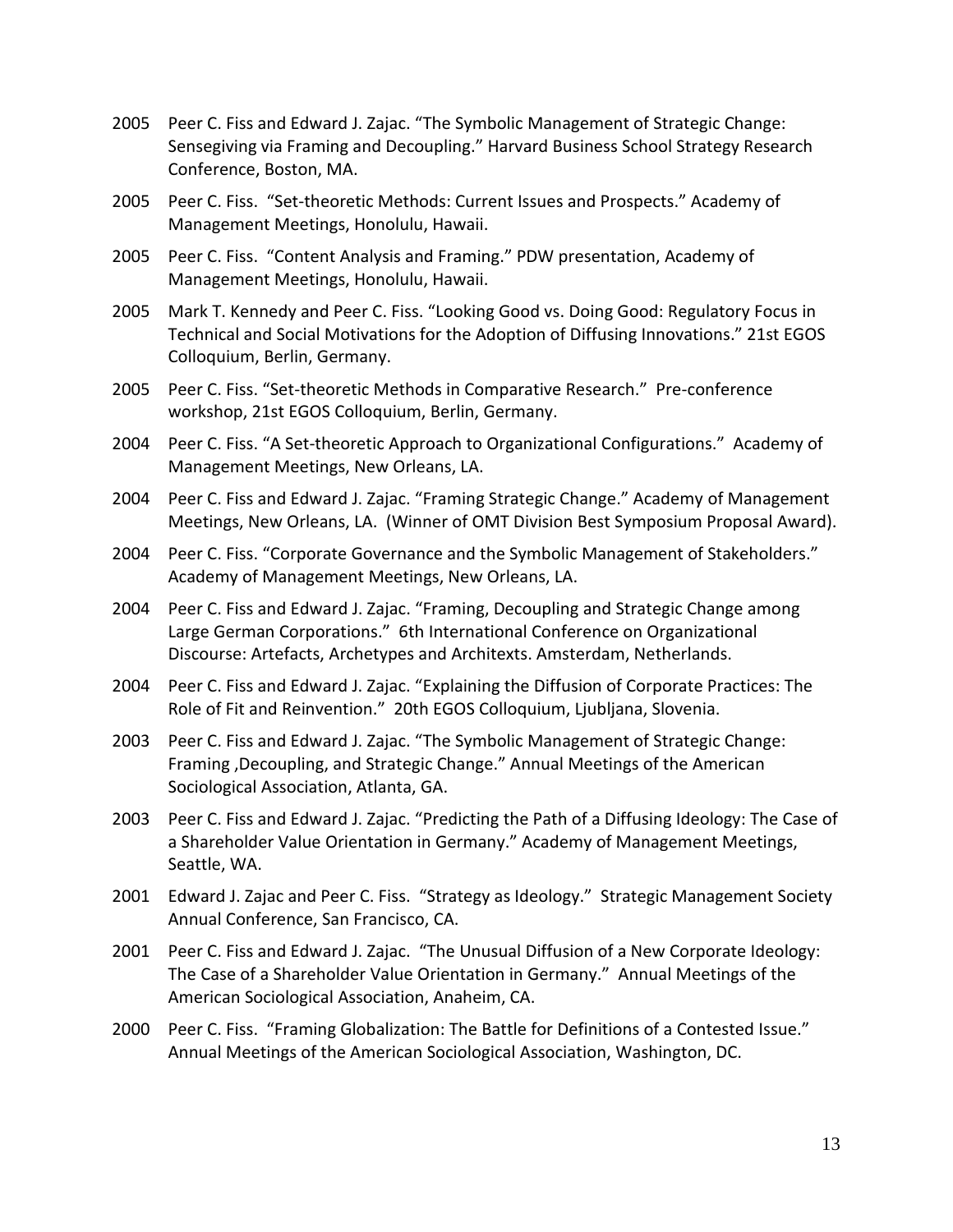2000 Edward J. Zajac and Peer C. Fiss. "Corporate Governance and Contested Terrain: Shareholder Value Management in Germany." Academy of Management Meetings, Toronto (Winner of OMT Division Best Symposium Proposal Award).

#### **TEACHING**

#### **1. Undergraduate courses**

- 2007-2012 BUAD 497: Strategic Management (Marshall School of Business Capstone Strategy Course)
- 2003-2006 Commerce 401: Business Policy (Queen's Commerce Program Capstone Strategy Course)
- 2003-2006 Commerce 402: Corporate Governance (Queen's Commerce Program Strategy Elective)

#### **2. MBA courses**

- 2012-present GSBA 540: Competitive Strategy (Marshall School of Business Full Time MBA Core Strategy Course)
- 2005-2008 MBUS 833: Governance and Control Systems (Queen's AMBA Program)

#### **3. PhD courses**

2009-2016 MOR 602: Organization Theory (Marshall School of Business)

#### **4. Executive Education**

- 2012-present Various courses in degree, custom, and open enrollment programs for Marshall Executive Education
- 2006 Queen's Fundamentals of Governance and custom programs

#### **5. Workshops and Webcasts**

2020 Qualitative Comparative Analysis Workshop, Online Workshop, University of Siegen, Germany, December 9-11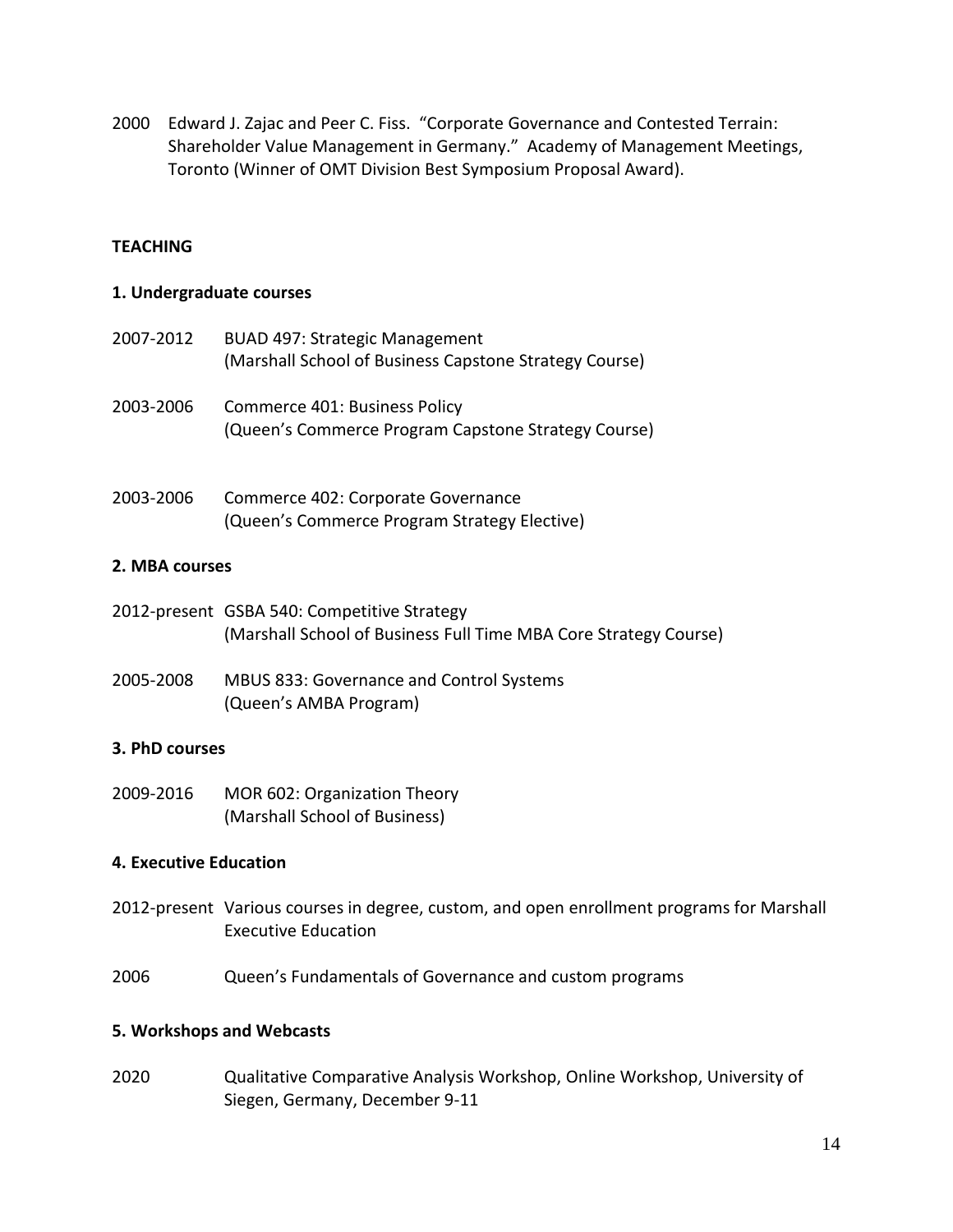| 2019 | Southern California QCA Workshop, Charles C. Ragin and Peer C. Fiss<br>Jointly organized by USC and UCI, hosted at UCI, March 28-30.      |
|------|-------------------------------------------------------------------------------------------------------------------------------------------|
| 2018 | Southern California QCA Workshop, Charles C. Ragin and Peer C. Fiss<br>Jointly organized by USC and UCI, hosted at UCI, March 29-31.      |
| 2017 | Qualitative Comparative Analysis Workshop, University of Siegen, Germany,<br>September 13-15.                                             |
| 2017 | Southern California QCA Workshop, Charles C. Ragin and Peer C. Fiss<br>Jointly organized by USC and UCI, hosted at UCI, March 30-April 1. |
| 2016 | Southern California QCA Workshop, Charles C. Ragin and Peer C. Fiss<br>Jointly organized by USC and UCI, hosted at UCI, March 17-19.      |
| 2016 | CARMA: Consortium for the Advancement of Research Methods and Analysis<br>University of North Dakota, ND                                  |
| 2015 | Qualitative Comparative Analysis in Management and Organization Studies<br>University of South Carolina, Columbia, SC, March 9-12.        |
| 2013 | Qualitative Comparative Analysis in Management and Organization Studies<br>Free University, Berlin, Germany, April 24-26.                 |
| 2012 | Workshop in Methods, University of Indiana                                                                                                |
| 2012 | Qualitative Comparative Analysis in Management and Organization Studies<br>University of Zurich, Zurich, Switzerland, October 1-5.        |

# **HONORS & AWARDS**

| 2020 | University of Southern California<br>Marshall Faculty Award for Ph.D. Mentoring, Marshall School of Business |
|------|--------------------------------------------------------------------------------------------------------------|
| 2020 | Academy of Management Review<br>Developmental Reviewer Award                                                 |
| 2019 | Academy of Management Review<br><b>Outstanding Reviewer Award</b>                                            |
| 2016 | <b>Organization Science</b><br><b>Outstanding Service as Senior Editor</b>                                   |

2015 University of Southern California *Award for Excellence in Service, Department of Management & Organization*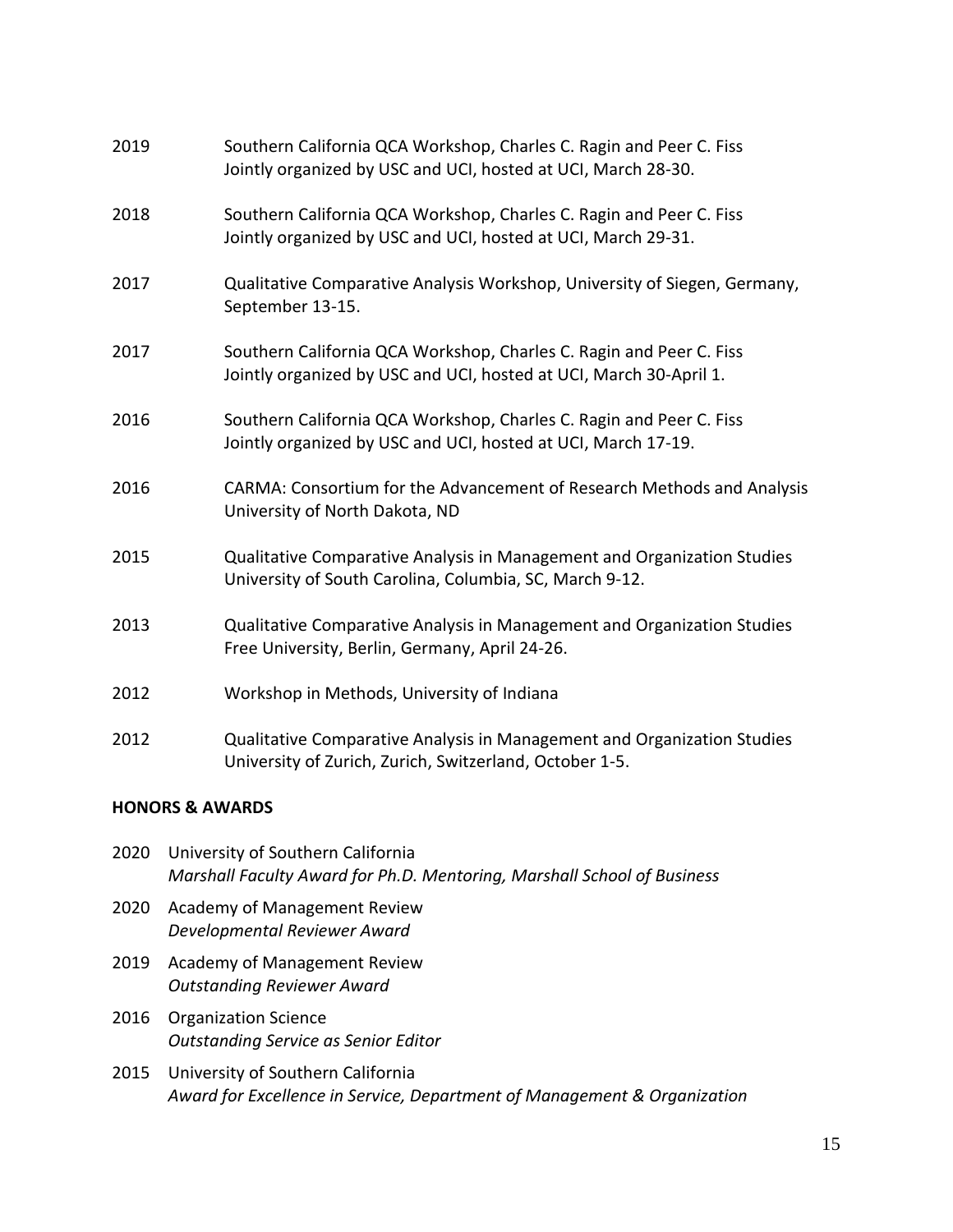| 2015 | University of Southern California<br>Mellon Mentoring Award, University of Southern California                                                             |
|------|------------------------------------------------------------------------------------------------------------------------------------------------------------|
| 2015 | University of Southern California<br>Golden Apple Teaching Award, MBA Core, Marshall School of Business                                                    |
| 2013 | University of Southern California<br>Award for Excellence in Service, Department of Management & Organization                                              |
| 2013 | University of Southern California<br>Evan C. Thompson Award for Mentoring and Leadership, Marshall School of Business                                      |
| 2012 | University of Southern California<br>Top Gun Award for Excellence in Research, Teaching and Service, Department of<br>Management & Organization            |
| 2012 | University of Zurich<br><b>Visiting Professor</b>                                                                                                          |
| 2012 | University of Cambridge<br>Fellow, Judge Business School (honorary appointment, 2012/2013)                                                                 |
| 2011 | <b>Organization Science</b><br><b>Extraordinary Service to the Editorial Board</b>                                                                         |
| 2011 | University of Cambridge<br>Fellow, Judge Business School (honorary appointment, 2011/2012)                                                                 |
| 2011 | University of Southern California<br>Award for Excellence in Service, Department of Management & Organization                                              |
| 2010 | University of Southern California<br>McAlister Associate Professor of Business Administration                                                              |
| 2010 | University of Southern California<br>Top Gun Award for Excellence in Research, Teaching and Service, Department of<br><b>Management &amp; Organization</b> |
| 2010 | Western Academy of Management<br><b>Ascendant Scholar Award</b>                                                                                            |
| 2010 | University of Cambridge<br>Fellow, Judge Business School (honorary appointment, 2010/2011)                                                                 |
| 2010 | <b>Organization Science Winter Conference</b><br><b>Best Poster Award</b>                                                                                  |
| 2009 | University of Southern California<br>Award for Excellence in Research, Department of Management & Organization                                             |
| 2009 | University of Cambridge<br>Fellow, Judge Business School (honorary appointment, 2009/2010)                                                                 |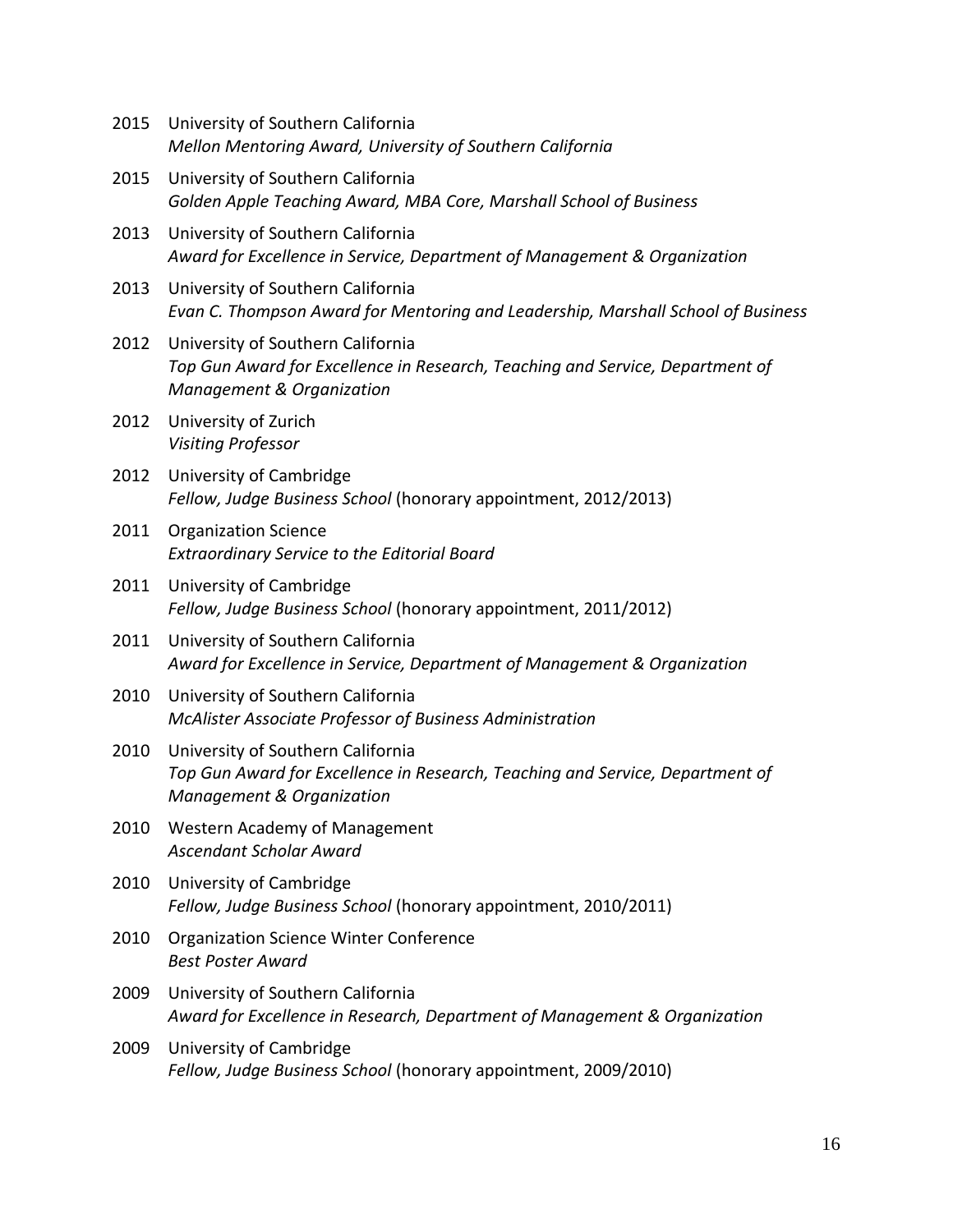| 2008 | University of Southern California<br>Dean's Award for Research Excellence, Marshall School of Business                                |
|------|---------------------------------------------------------------------------------------------------------------------------------------|
| 2008 | University of Southern California<br>Award for Excellence in Research, Department of Management & Organization                        |
| 2008 | Lloyd Greif Center for Entrepreneurship<br>Faculty Research Award, with Mark T. Kennedy (\$5,000)                                     |
| 2007 | University of Southern California<br>Advancing Scholarship in the Humanities and Social Sciences Grant (\$17,000)                     |
| 2006 | Center for Advanced Study in the Behavioral Sciences<br>Summer Institute Fellow                                                       |
| 2005 | Queen's School of Business<br>New Researcher Achievement Award                                                                        |
| 2005 | Queen's School of Business<br>Commerce '64 Research Fellow in Strategy (2005-2008, \$30,000)                                          |
| 2005 | Social Science and Humanities Research Council (SSHRC)<br>Grant to conduct research on set-theoretic methods (2005-2008, \$64,741)    |
| 2005 | Queen's School of Business<br>D.I. McLeod Summer Fellowship                                                                           |
| 2004 | Academy of Management / International Management Division<br>Finalist, Barry Richman Best Dissertation Award                          |
| 2004 | Queen's School of Business<br><b>General Research Grant</b>                                                                           |
| 2004 | Queen's School of Business<br>D.I. McLeod Fellowship                                                                                  |
| 2003 | Queen's School of Business<br><b>General Research Grant</b>                                                                           |
| 2003 | Queen's School of Business<br>D.I. McLeod Fellowship                                                                                  |
| 2002 | Northwestern University / The Graduate School<br><b>University Scholar</b>                                                            |
| 2002 | Social Science Research Council<br>Fellow, Program for the Corporation as a Social Institution                                        |
| 2002 | Northwestern University / KSM / Management & Organizations<br>Department Nominee for Presidential Fellowship, Northwestern University |
| 2001 | Northwestern University / Weinberg College of Arts and Sciences<br><b>Summer Research Fellowship</b>                                  |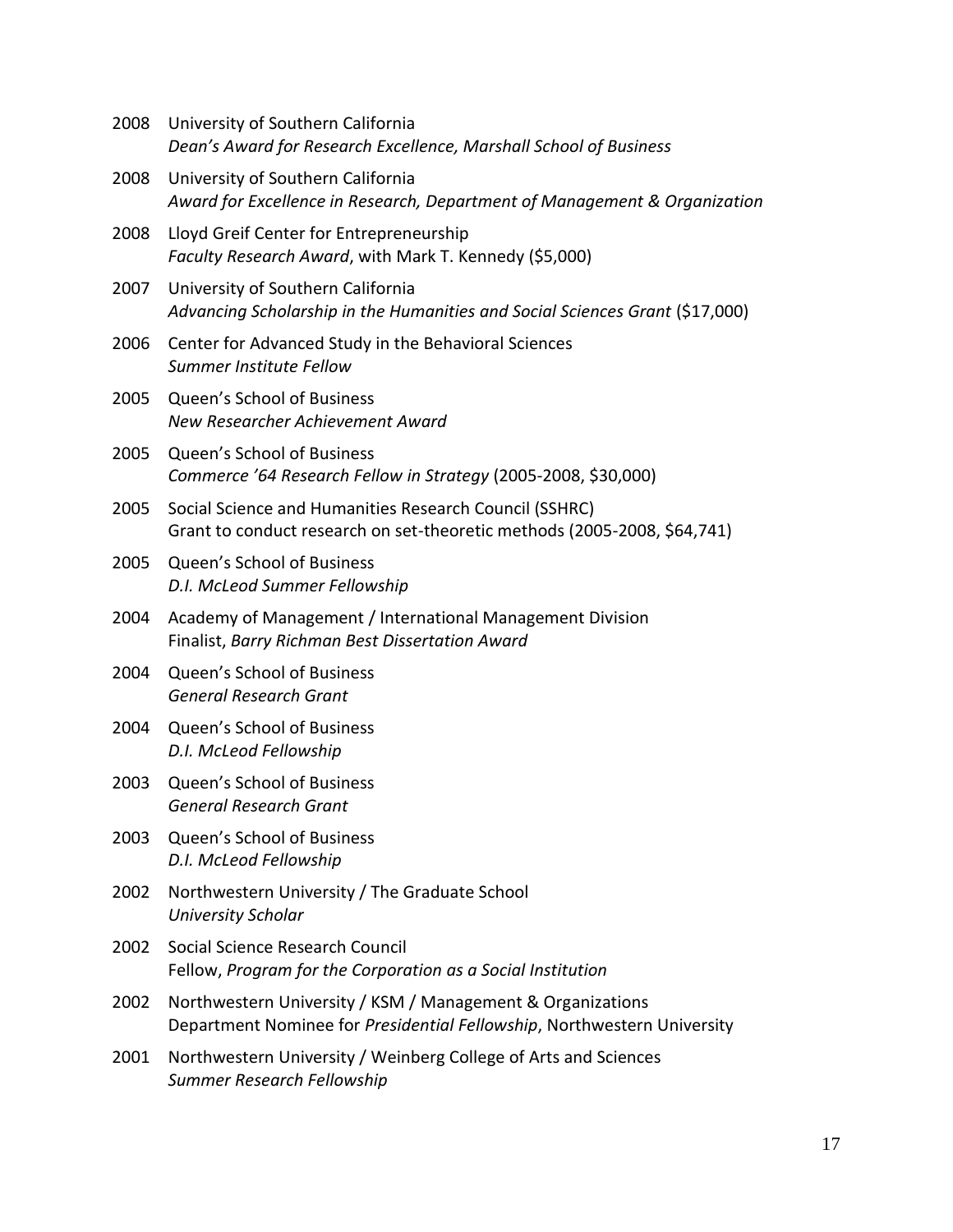- 2001 Northwestern University / Center for International and Comparative Research *Dissertation Research Grant*
- 2000 Northwestern University / Weinberg College of Arts and Sciences *MacArthur Fellowship*
- 1998 Northwestern University / Department of Sociology *Department Scholarship*
- 1996 Smith College / American Studies Program *Full Scholarship*

#### **PROFESSIONAL MEMBERSHIP AND SERVICE**

| Editing                | Senior Editor, Organization Science (2014-2016)<br>Associate Editor, Academy of Management Review (2011-2014)                                                                                                                                                                                                                                                                                                                                                                                     |
|------------------------|---------------------------------------------------------------------------------------------------------------------------------------------------------------------------------------------------------------------------------------------------------------------------------------------------------------------------------------------------------------------------------------------------------------------------------------------------------------------------------------------------|
| <b>Guest Editor</b>    | Academy of Management Review, Special Topic Forum on<br>Communication, Cognition, and Institutions (2015)                                                                                                                                                                                                                                                                                                                                                                                         |
| <b>Editorial Board</b> | Academy of Management Review (2009-2011, 2019-present)<br>Administrative Science Quarterly Methods Panel (2016-present)<br>Business Research (2007-present)<br>Research in the Sociology of Organizations (2018-present)<br>Strategy Science (2015-present)<br>Academy of Management Journal (2007-2011)<br>Administrative Science Quarterly (2010-2011)<br>Journal of International Business Studies (2007-2010)<br>Organization Science (2009-2011)<br>Strategic Management Journal (2009-2011) |
| Ad hoc Referee         | Academy of Management Journal<br>Academy of Management Review<br>American Journal of Sociology<br>American Sociological Review<br><b>Business Ethics Quarterly</b><br><b>European Management Review</b><br><b>Human Relations</b><br>Journal of Business Venturing<br>Journal of Business Research<br>Journal of International Business Studies<br>Journal of Management Studies<br><b>Organization Studies</b><br><b>Organization Science</b><br><b>Organizational Research Methods</b>          |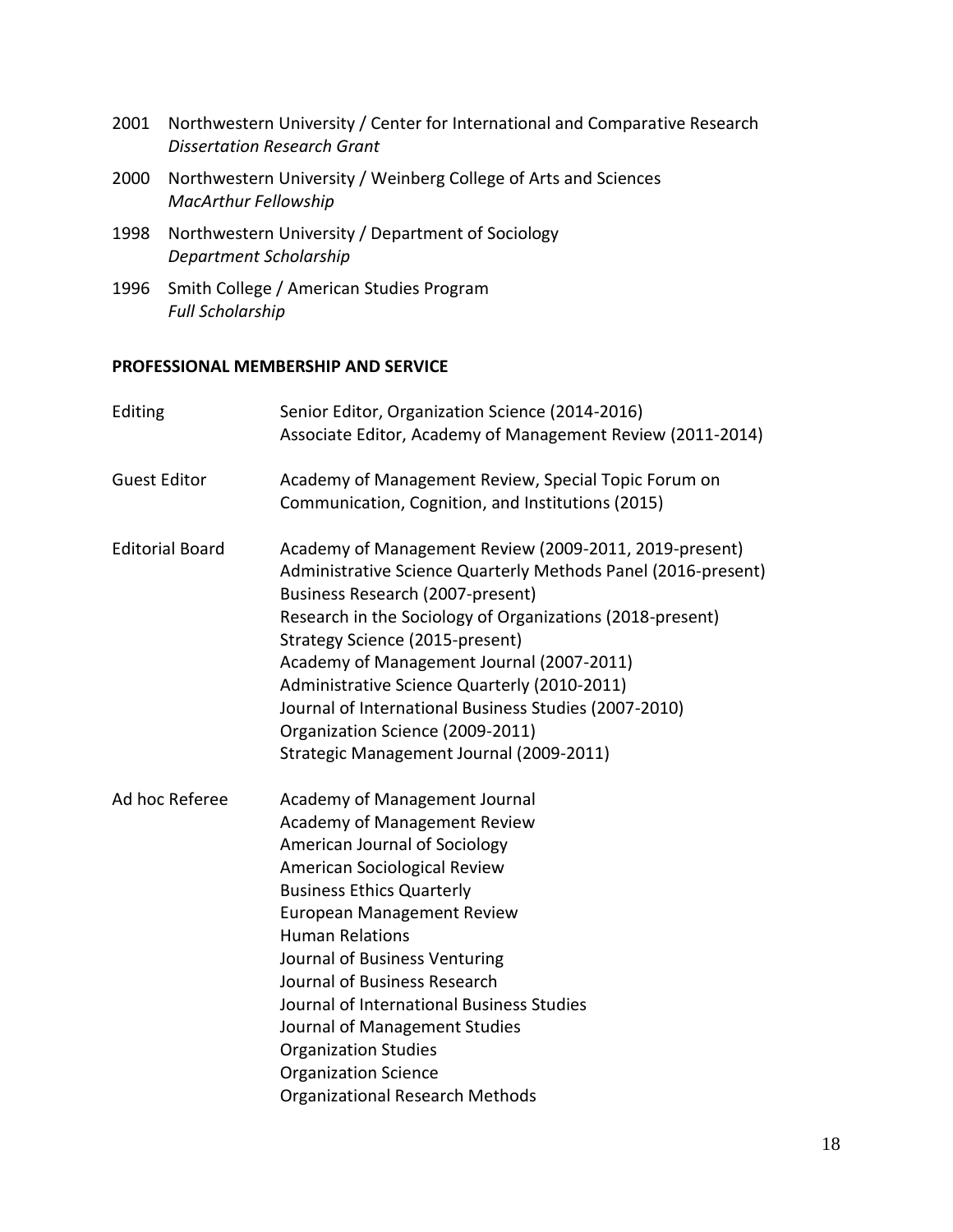|                       | <b>Research Policy</b><br>Scandinavian Journal of Management<br><b>Social Problems</b><br>Socio-Economic Review<br>Sociological Methods and Research<br>The Sociological Quarterly<br><b>Strategic Management Journal</b>                                                                                                                                |
|-----------------------|----------------------------------------------------------------------------------------------------------------------------------------------------------------------------------------------------------------------------------------------------------------------------------------------------------------------------------------------------------|
| <b>Elected Office</b> | OMT Program Chair-Elect (5-year term 2016-2021)<br>OMT Representative-at-Large (2011-2014)                                                                                                                                                                                                                                                               |
|                       | Organizer/Convener OMT Dissertation Proposal Workshop. Organizer, Academy of<br>Management Meetings, 2020.                                                                                                                                                                                                                                               |
|                       | Professional Development Workshop, "Qualitative Comparative Analysis<br>(QCA): A Set-theoretic Approach to Configurational Research." Co-<br>organized with Ruth Aguilera, Joanna Tochman Campbell, Donal Crilly,<br>Santi Furnari, Thomas Greckhamer, Rodney Lacey, Johannes Meuer, and<br>Vilmos Misangyi. Academy of Management Meetings, 2020.       |
|                       | EGOS Subtheme, "Complexity, Organizations, and Grand Challenges." Co-<br>convened with Bart Cambré and Johannes Meuer. 36 <sup>th</sup> EGOS Colloquium,<br>Hamburg, Germany, 2020.                                                                                                                                                                      |
|                       | <b>OMT Executive Committee Winter Meeting, Laguna Beach, CA, January</b><br>31-February 2, 2020.                                                                                                                                                                                                                                                         |
|                       | Professional Development Workshop, "Qualitative Comparative Analysis<br>(QCA): A Set-theoretic Approach for Organizational Configurations." Co-<br>organized with Ruth Aguilera, Joanna Tochman Campbell, Donal Crilly,<br>Santi Furnari, Thomas Greckhamer, Rodney Lacey, Johannes Meuer, and<br>Vilmos Misangyi. Academy of Management Meetings, 2019. |
|                       | Professional Development Workshop, "Qualitative Comparative Analysis<br>(QCA) for Research on Organizational Configurations." Co-organized with<br>Ruth Aguilera, Joanna Campbell, Donal Crilly, Santi Furnari, Thomas<br>Greckhamer, Rodney Lacey, Johannes Meuer, and Vilmos Misangyi.<br>Academy of Management Meetings, 2018.                        |
|                       | EGOS Subtheme, "Analyzing Causal Complexity: A (Neo-)Configurational<br>Perspective on Organizations." Co-convened with Bart Cambré and Axel<br>Marx. 34 <sup>th</sup> EGOS Colloquium, Tallinn, Estonia, 2018.                                                                                                                                          |
|                       | Workshop and Networking Event, "30 Years of QCA and 'The Comparative<br>Method': Taking Stock and Moving Forward." Organizer, ICW Academy of<br>Management Meetings, 2017.                                                                                                                                                                               |
|                       |                                                                                                                                                                                                                                                                                                                                                          |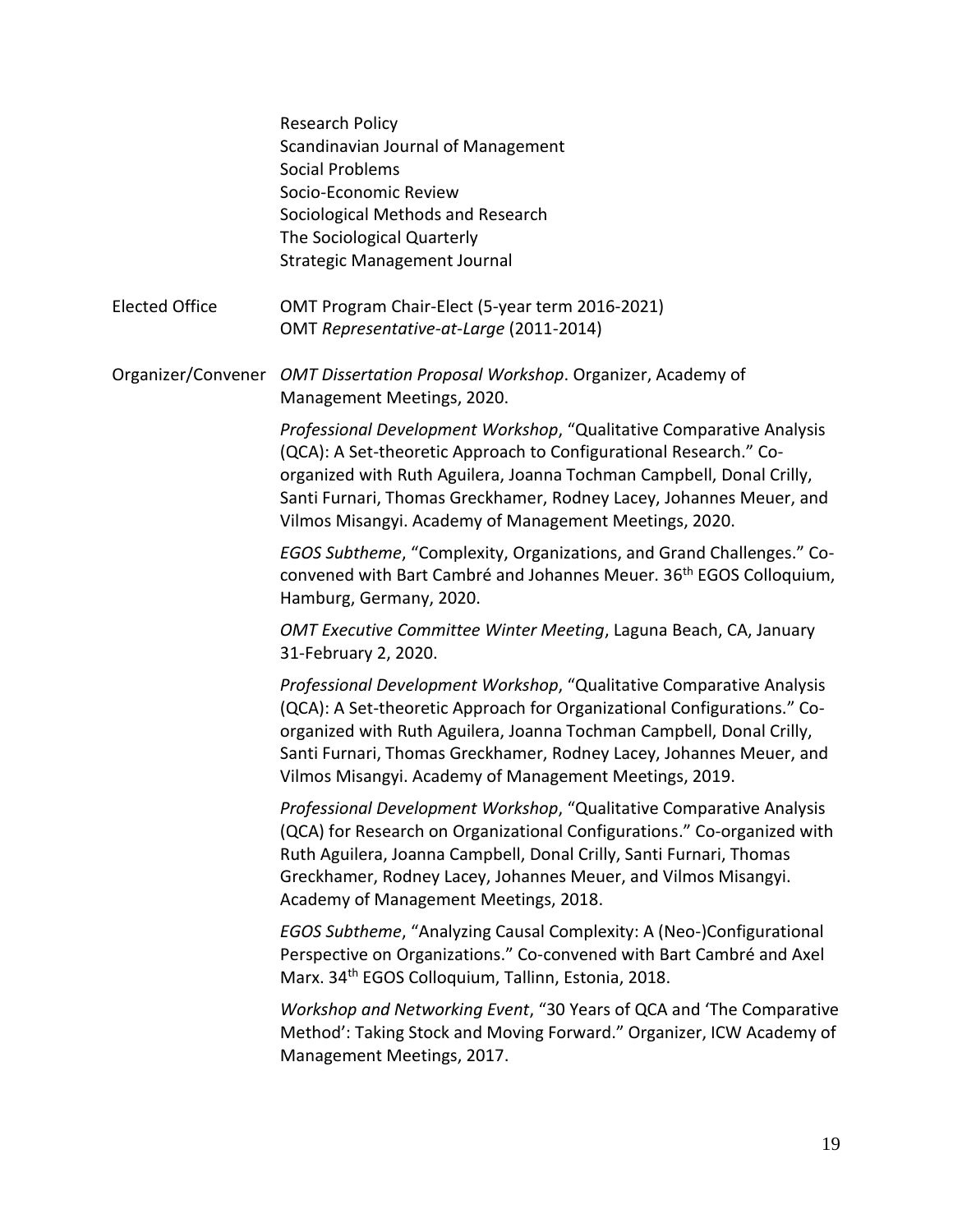*Symposium*, "Qualitative Comparative Analysis in Management Research: Innovations and Current Developments." Organizer. Academy of Management Meetings, 2016.

*Professional Development Workshop*, "Exploring Complex Causality: Qualitative Comparative Analysis (QCA) for New and Advanced Users" Co-organized with Donal Crilly, Santi Furnari, Thomas Greckhamer, Rodney Lacey, and Vilmos Misangyi. Academy of Management Meetings, 2016.

*EGOS Subtheme*, "The Re-Emergence of the Configurational Perspective in Organization Studies." Co-convened with Bart Cambré and Axel Marx. 32<sup>nd</sup> EGOS Colloquium, Naples, Italy, 2016.

*Symposium,* "Category Dynamics: Emergence, Change, and Dissolution." Co-organized with Eunice Y. Rhee and Jade Yu-Chieh Lo. Academy of Management Meetings, 2015.

*EGOS Subtheme,* "Take a Walk on the Wild Side: Social Ontologies and Post-Legitimacy Theorizing about Social Structure." Co-convened with Mark T. Kennedy. 31<sup>st</sup> EGOS Colloquium, Athens, Greece, 2015.

*Professional Development Workshop*, "Qualitative Comparative Analysis." Co-organized with Ruth Aguilera, Donal Crilly, Thomas Greckhamer, Vilmos Misangyi, and Rodney Lacey. Academy of Management Meetings, 2014.

*Symposium*. "The Re-Emergence of the Configurational Perspective: Qualitative Comparative Analysis (QCA)." Academy of Management Meetings, 2014.

*EGOS Subtheme,* "The Challenge of Configuration: Bridging Perspectives and Methodologies." Co-convened with Axel Marx and Bart Cambré. 30th EGOS Colloquium, Rotterdam, Netherlands, 2014.

*Symposium*. "Recognizing the New: The Emergence and Dissolution of Social Realities." Co-organized with Mark T. Kennedy. Academy of Management Meetings, 2014.

*OMT Doctoral Student Consortium*, co-organized with Forrest Briscoe, Academy of Management Meetings, 2013

*EGOS Subtheme,* "The Emergence of Categories, Identities, Fields, and Organizational Forms" Co-convened with Joep Cornelissen and Mark T. Kennedy. 29<sup>th</sup> EGOS Colloquium, Montreal, Canada, 2013.

*Professional Development Workshop,* "Qualitative Comparative Analysis." Co-organized with Ruth Aguilera, Donal Crilly, Thomas Greckhamer, Vilmos Misangyi, and Rodney Lacey. Academy of Management Meeting, 2013.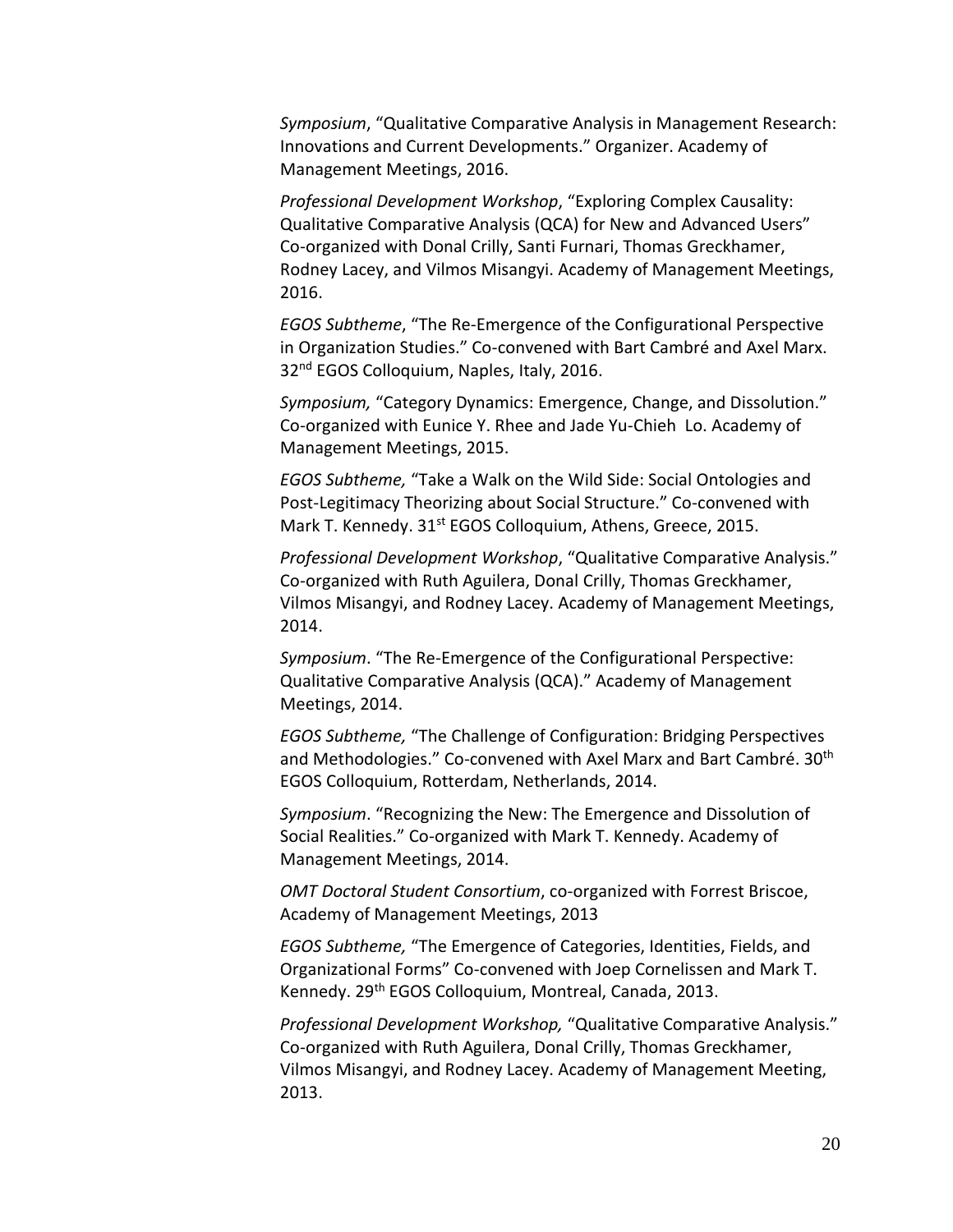*OMT-MOC Doctoral Student Consortium*, co-organized with Eva Boxenbaum, Shelley Brickson, and Frances Fabian, AoM 2012

*Doctoral Student Workshop*, co-organized with Emily Cox, Yan Gong, and Andrew Nelson. West Coast Research Symposium 2012.

*EGOS Subtheme,* "Advancing Configurational Theory and Methods in Organization Studies." Co-convened with Axel Marx and Bart Cambré. 28<sup>th</sup> EGOS Colloquium, Helsinki, Finland, 2012.

*Professional Development Workshop,* "Qualitative Comparative Analysis." Co-organized with Ruth Aguilera, Donal Crilly, Thomas Greckhamer, Vilmos Misangyi, and Rodney Lacey. Academy of Management Meeting, 2012.

*Professional Development Workshop,* "Internationalizing Theory." Coorganized with Neal Ashkanasy and Rick Delbridge. Academy of Management Meeting, 2012

*EGOS Subtheme,* "Constructing Categories: Meaning and Framing in Organizational Fields." Co-convened with Mark T. Kennedy and Joeri Mol. 27<sup>th</sup> EGOS Colloquium, Gothenburg, Sweden, 2011.

*Post-Colloquium Industry Workshop*: Framing and Classification in Organizations. Co-organized with Mark T. Kennedy and Joeri Mol. 27th EGOS Colloquium, Gothenburg, Sweden, 2011.

*Professional Development Workshop,* "Qualitative Comparative Analysis." Co-organized with Ruth Aguilera, Thomas Greckhamer, Vilmos Misangyi, and Rodney Lacey. Academy of Management Meeting, 2007-2011

*Doctoral Student Workshop*, co-organized with Sonali Shah and Yan Gong. West Coast Research Symposium 2011.

*Doctoral Student Workshop*, co-organized with Riitta Katila, Andrew Nelson, Taryn Stanko, Sonali Shah, and Yan Gong. West Coast Research Symposium 2010.

*Symposium*, "New Directions for Corporate Governance Research: Configurational and Comparative Approaches." Co-organized with Ruth Aguilera and Vilmos Misangyi. Academy of Management Meetings, 2010.

*Showcase Symposium,* "Markets and Symbols: Capturing Value through Meaning Making." Co-organized with Jo-Ellen Pozner and Eunice Rhee. Academy of Management Meetings, 2010.

*EGOS Subtheme,* "Comparing Organizations: New Approaches to Using Case Study, Small-N, and Set-Theoretical Methods." Co-convened with Gregory Jackson and Ruth Aguilera. 24<sup>th</sup> EGOS Colloquium, Amsterdam, the Netherlands, 2008.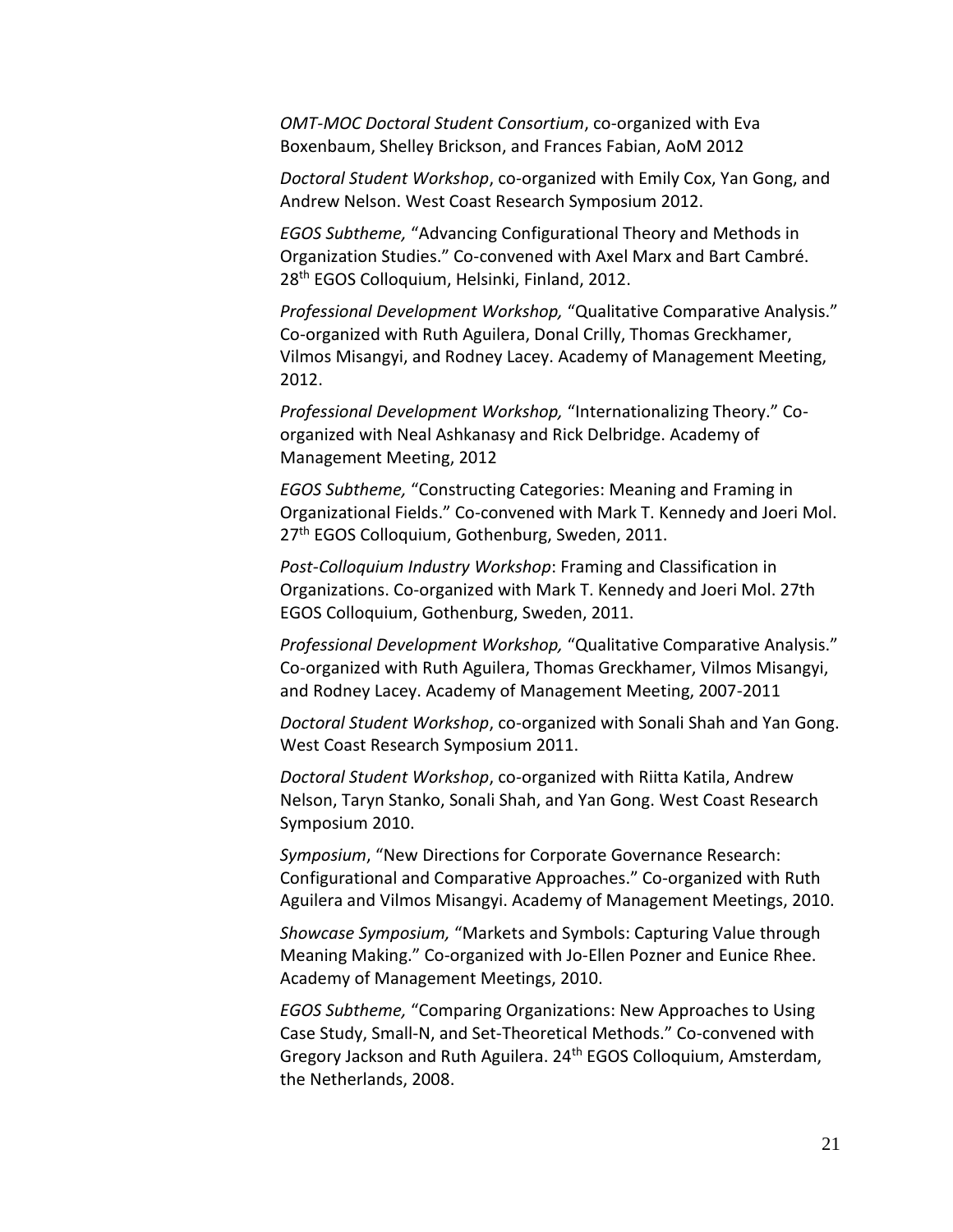|                               | Symposium, "QCA and Set-theoretic Methods: New Perspectives for<br>Management and Strategy Research." Academy of Management<br>Meetings, 2007.                                                                                                                                                                                                                                                                                                                                                                                                                                                                                                                                                                                                                                                                                                                                                                                                                                                                                           |
|-------------------------------|------------------------------------------------------------------------------------------------------------------------------------------------------------------------------------------------------------------------------------------------------------------------------------------------------------------------------------------------------------------------------------------------------------------------------------------------------------------------------------------------------------------------------------------------------------------------------------------------------------------------------------------------------------------------------------------------------------------------------------------------------------------------------------------------------------------------------------------------------------------------------------------------------------------------------------------------------------------------------------------------------------------------------------------|
|                               | Professional Development Workshop, "Set-theoretic Analysis Using QCA<br>and fs/QCA." Co-organized with Thomas Greckhamer, Rodney Lacey, and<br>Axel Marx. Academy of Management Meeting, 2006.                                                                                                                                                                                                                                                                                                                                                                                                                                                                                                                                                                                                                                                                                                                                                                                                                                           |
|                               | Showcase Symposium, "Set-theoretic Methods in Management and<br>Strategy." Academy of Management Meeting, 2005.                                                                                                                                                                                                                                                                                                                                                                                                                                                                                                                                                                                                                                                                                                                                                                                                                                                                                                                          |
|                               | Professional Development Workshop, "Language in Organizations and<br>Strategy: Theoretical and Methodological Advances." Co-organized with<br>Klaus Weber and William Ocasio, Academy of Management Meeting,<br>2005                                                                                                                                                                                                                                                                                                                                                                                                                                                                                                                                                                                                                                                                                                                                                                                                                     |
| Chair/Discussant/<br>Panelist | Academy of Management 2020<br><b>EGOS Colloquium 2020</b><br>Academy of Management 2019<br>Academy of Management 2018<br><b>EGOS Colloquium 2018</b><br>Academy of Management 2017<br>EGOS Colloquium 2017<br>Academy of Management 2016<br><b>EGOS Colloquium 2016</b><br>Academy of Management 2015<br><b>EGOS Colloquium 2015</b><br>West Coast Research Symposium 2015<br>BYU Utah Winter Strategy Conference 2015<br>Conference on Finance from an Organization Theory Perspective, 2015<br>Academy of Management 2014<br><b>EGOS Colloquium 2014</b><br>Academy of Management 2013,<br><b>EGOS Colloquium 2013</b><br>2nd European Theory Development Workshop in OMT 2013<br><b>EGOS Colloquium 2012</b><br>Academy of Management 2012<br>1st European Theory Development Workshop in OMT 2012<br><b>EGOS Colloquium 2012</b><br>Academy of Management 2011<br>Cognition in the Rough Workshop 2011<br>EGOS Colloquium 2011<br>University of Zurich Doctoral Workshop, 2011<br>Academy of Management 2010<br>EGOS Colloquium 2010 |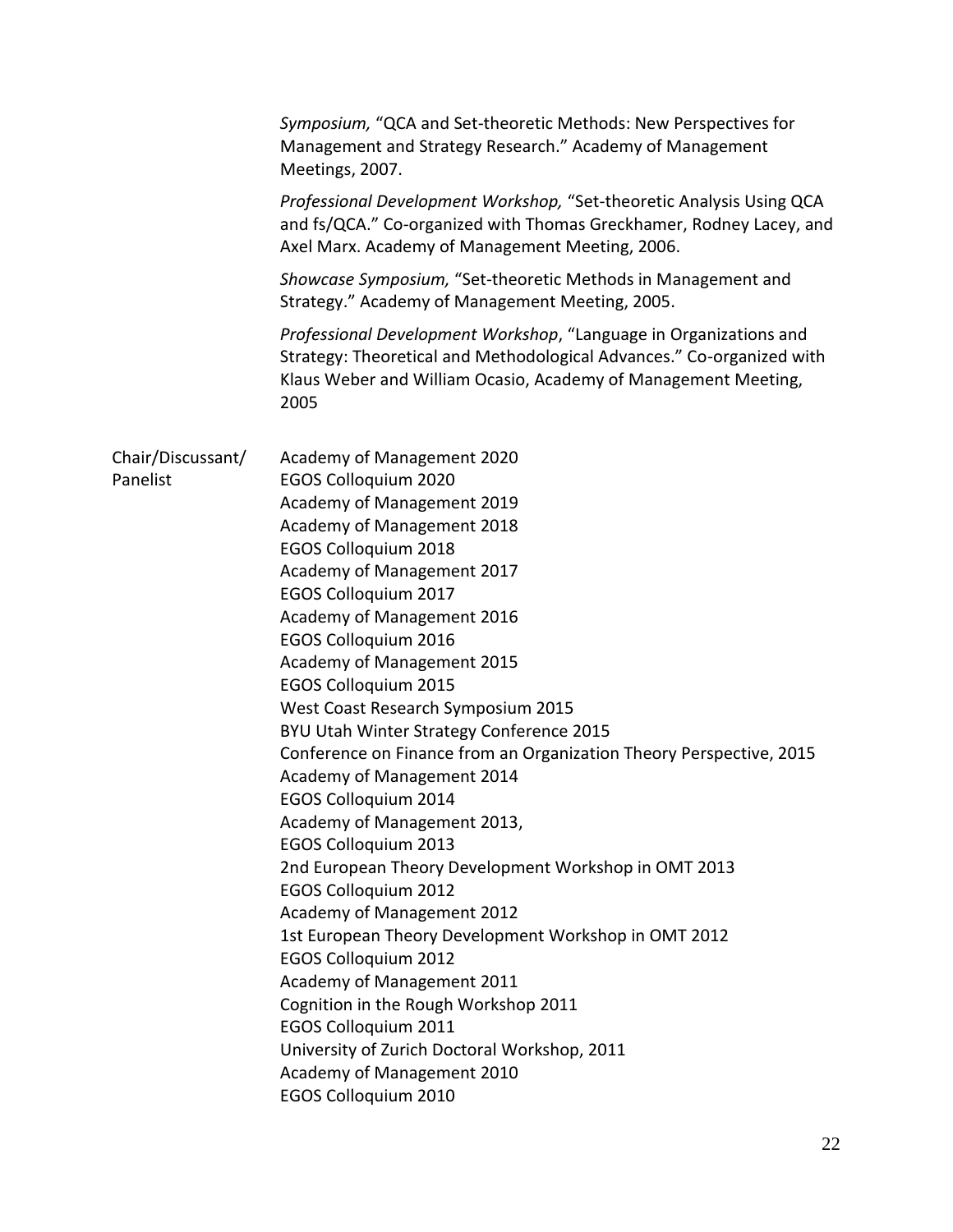|                    | Strategic Management Society, 2010<br>West Coast Research Symposium 2010<br>Western Academy of Management, 2010<br>Academy of Management 2009<br>BPS New Faculty Consortium 2009<br><b>EGOS Colloquium 2009</b><br><b>OMT Junior Faculty Consortium 2008</b><br>Academy of Management 2008<br><b>EGOS Colloquium 2008</b><br>Strategy Research Forum, 2008<br>Academy of Management 2007<br>Cognition in the Rough Workshop 2007<br>Conference on the Relevance of the Classics 2007<br><b>EGOS Colloquium 2007</b><br>Workshop on Symbolic Value Creation 2007<br>Academy of Management 2006<br>Cognition in the Rough Workshop 2006<br><b>EGOS Colloquium 2006</b> |
|--------------------|----------------------------------------------------------------------------------------------------------------------------------------------------------------------------------------------------------------------------------------------------------------------------------------------------------------------------------------------------------------------------------------------------------------------------------------------------------------------------------------------------------------------------------------------------------------------------------------------------------------------------------------------------------------------|
|                    | Academy of Management 2005<br>Academy of Management 2003                                                                                                                                                                                                                                                                                                                                                                                                                                                                                                                                                                                                             |
| Member             | Academy of Management (BPS, OMT, RM sections)<br>American Sociological Association (OOW, Econ. Sociology sections)<br><b>European Group on Organization Studies</b><br><b>Strategic Management Society</b><br>Sociology Alumni Association, University of Hamburg                                                                                                                                                                                                                                                                                                                                                                                                    |
| Scientific Advisor | Core Partner, COMPASSS Research Network (Comparative Methods for<br>Advancement of Systematic Cross-case Analysis and Small-N Studies),<br>UCL and University of Manchester (2011-present)                                                                                                                                                                                                                                                                                                                                                                                                                                                                           |
|                    | "Addressing heterogeneity in healthcare delivery interventions: Patient-<br>centered medical home as a complex intervention." Research project at<br>USC Suzanne Dworak-Peck School of Social Work.                                                                                                                                                                                                                                                                                                                                                                                                                                                                  |
|                    | "Principals as Researchers: Producing and Using Observational Evidence<br>of Teaching Quality." Research project at the USC Rossier School of<br>Education.                                                                                                                                                                                                                                                                                                                                                                                                                                                                                                          |
|                    | European Theory Development Workshop in OMT (2012-present)                                                                                                                                                                                                                                                                                                                                                                                                                                                                                                                                                                                                           |
|                    | "National Context and International Business: Comparisons in Time and<br>Space." Research project at the University of Tampere, Finland (2007-<br>2010)                                                                                                                                                                                                                                                                                                                                                                                                                                                                                                              |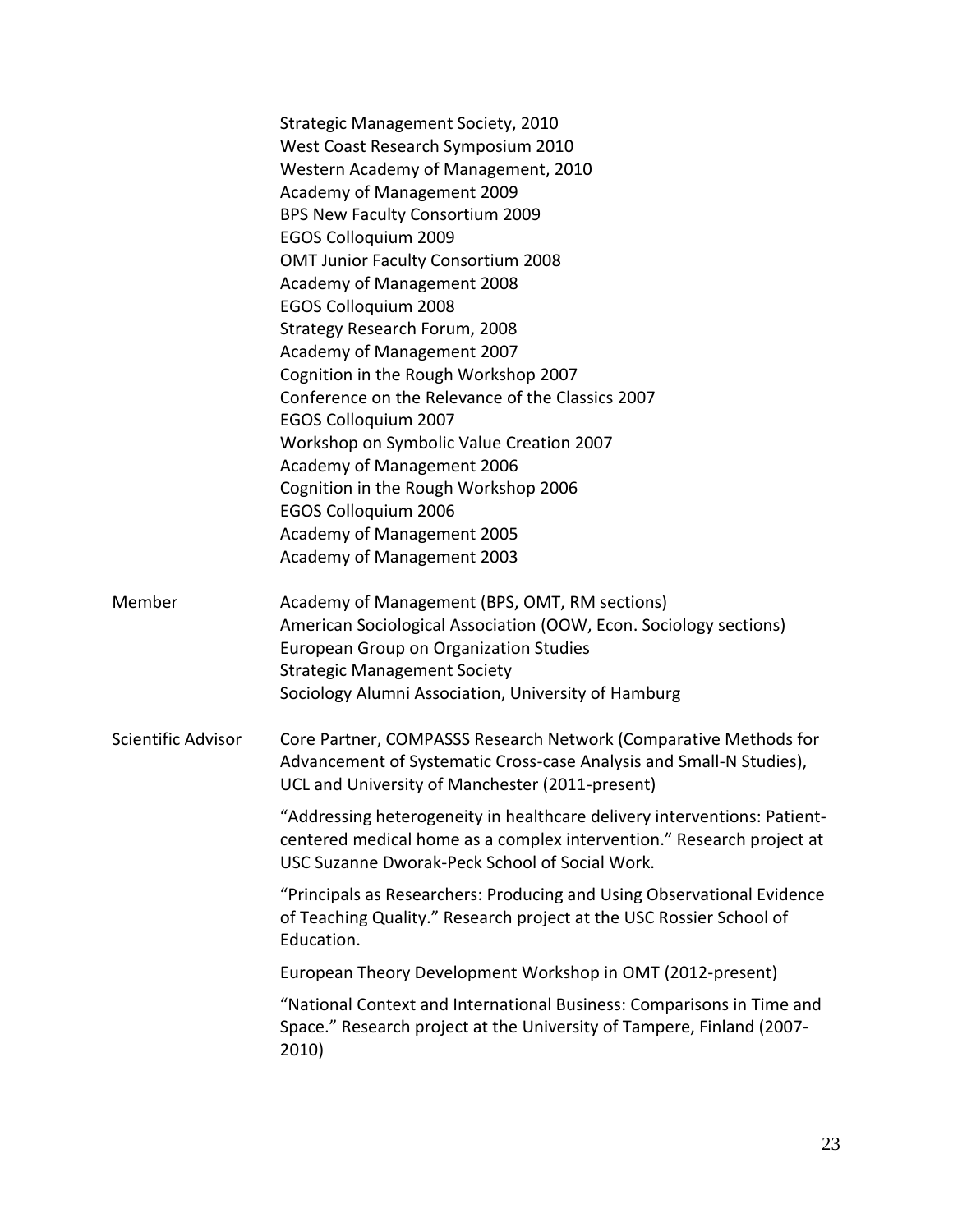|                       | "Therapeutic Enterprise: A New Model of Adolescent Substance Abuse<br>Intervention." Research project at the University of Tasmania, Australia<br>$(2006 - 2008)$                                                                                                                                                                                                                                                                                                                                                                                                                                                                                                                                                                                                                                                                                                                                                                                                                                                                                                                                                                                                                                                                                                                                                                                                                                                                                                                                                          |
|-----------------------|----------------------------------------------------------------------------------------------------------------------------------------------------------------------------------------------------------------------------------------------------------------------------------------------------------------------------------------------------------------------------------------------------------------------------------------------------------------------------------------------------------------------------------------------------------------------------------------------------------------------------------------------------------------------------------------------------------------------------------------------------------------------------------------------------------------------------------------------------------------------------------------------------------------------------------------------------------------------------------------------------------------------------------------------------------------------------------------------------------------------------------------------------------------------------------------------------------------------------------------------------------------------------------------------------------------------------------------------------------------------------------------------------------------------------------------------------------------------------------------------------------------------------|
| <b>PhD Committees</b> | Dissertation Committees at USC, Chaired or Co-Chaired                                                                                                                                                                                                                                                                                                                                                                                                                                                                                                                                                                                                                                                                                                                                                                                                                                                                                                                                                                                                                                                                                                                                                                                                                                                                                                                                                                                                                                                                      |
|                       | Maurice Murphy, Management & Organization (co-chair), expected<br>graduation 2022<br>Derek Harmon, Management & Organization (chair), graduated 2016,<br>first placement Michigan Ross School of Business<br>Mariam Krikorian, Management & Organization, graduated 2016, first<br>$\overline{\phantom{0}}$<br>placement Harvard T.H. Chan School of Public Health<br>Vern Glaser, Management & Organization (chair), graduated 2014,<br>$\overline{\phantom{a}}$<br>first placement Alberta School of Business<br>Eunice Rhee, Management & Organization (chair), graduated 2014,<br>$\qquad \qquad \blacksquare$<br>first placement Seattle University                                                                                                                                                                                                                                                                                                                                                                                                                                                                                                                                                                                                                                                                                                                                                                                                                                                                   |
|                       | Dissertation Committees at USC, Member                                                                                                                                                                                                                                                                                                                                                                                                                                                                                                                                                                                                                                                                                                                                                                                                                                                                                                                                                                                                                                                                                                                                                                                                                                                                                                                                                                                                                                                                                     |
|                       | Jessica Dodge, School of Social Work, ongoing<br>$\overline{\phantom{0}}$<br>Yingfei (Fiona) Wang, Accounting (member), graduated 2020<br>$\qquad \qquad \blacksquare$<br>Karissa Fenwick, School of Social Work, graduated 2019<br>$\overline{\phantom{a}}$<br>Rebecca Lengnick-Hall, School of Social Work, graduated 2019<br>$\overline{\phantom{0}}$<br>Sapna Mendon, School of Social Work, graduated 2019<br>$\qquad \qquad -$<br>Robert Jackman, School of Public Policy, graduated 2019<br>$\qquad \qquad \blacksquare$<br>Susan Bush-Mecenas, Rossier School of Education, graduated 2018<br>$\qquad \qquad \blacksquare$<br>Cheryl Ching, Rossier School of Education, graduated 2016<br>$\overline{\phantom{a}}$<br>Kari Olsen, Accounting, graduated 2015<br>$\qquad \qquad -$<br>Weijie Wang, Sol Price School of Public Policy, graduated 2015<br>$\qquad \qquad \blacksquare$<br>Matt Duque, Rossier School of Education, graduated 2014<br>$\qquad \qquad -$<br>Ji Zhou, Rossier School of Education, graduated 2014.<br>$\qquad \qquad -$<br>Caitlin Farrell, Rossier School of Education, graduated 2012.<br>Hyang Won Kwon, Sol Price School of Public Policy, graduated 2012.<br>Henry Yee, Sol Price School of Public Policy, graduated 2012.<br>$\overline{\phantom{a}}$<br>Jay Chok, Management & Organization, graduated 2011<br>$\overline{\phantom{a}}$<br>Youngki Park, Information & Operations Management, graduated<br>2011<br>Yu-Chieh (Jade) Lo, Management & Organization, graduated 2010 |
|                       | Qualifying Exam Committees at USC, Chair or member                                                                                                                                                                                                                                                                                                                                                                                                                                                                                                                                                                                                                                                                                                                                                                                                                                                                                                                                                                                                                                                                                                                                                                                                                                                                                                                                                                                                                                                                         |
|                       | Enlan Wang, Management & Organization, 2020<br>Maurice, Murphy, Management & Organization (co-chair), 2020                                                                                                                                                                                                                                                                                                                                                                                                                                                                                                                                                                                                                                                                                                                                                                                                                                                                                                                                                                                                                                                                                                                                                                                                                                                                                                                                                                                                                 |

- Yingfei (Fiona) Wang, Accounting (member), 2018
- Sapna Mendon, School of Social Work (member), 2017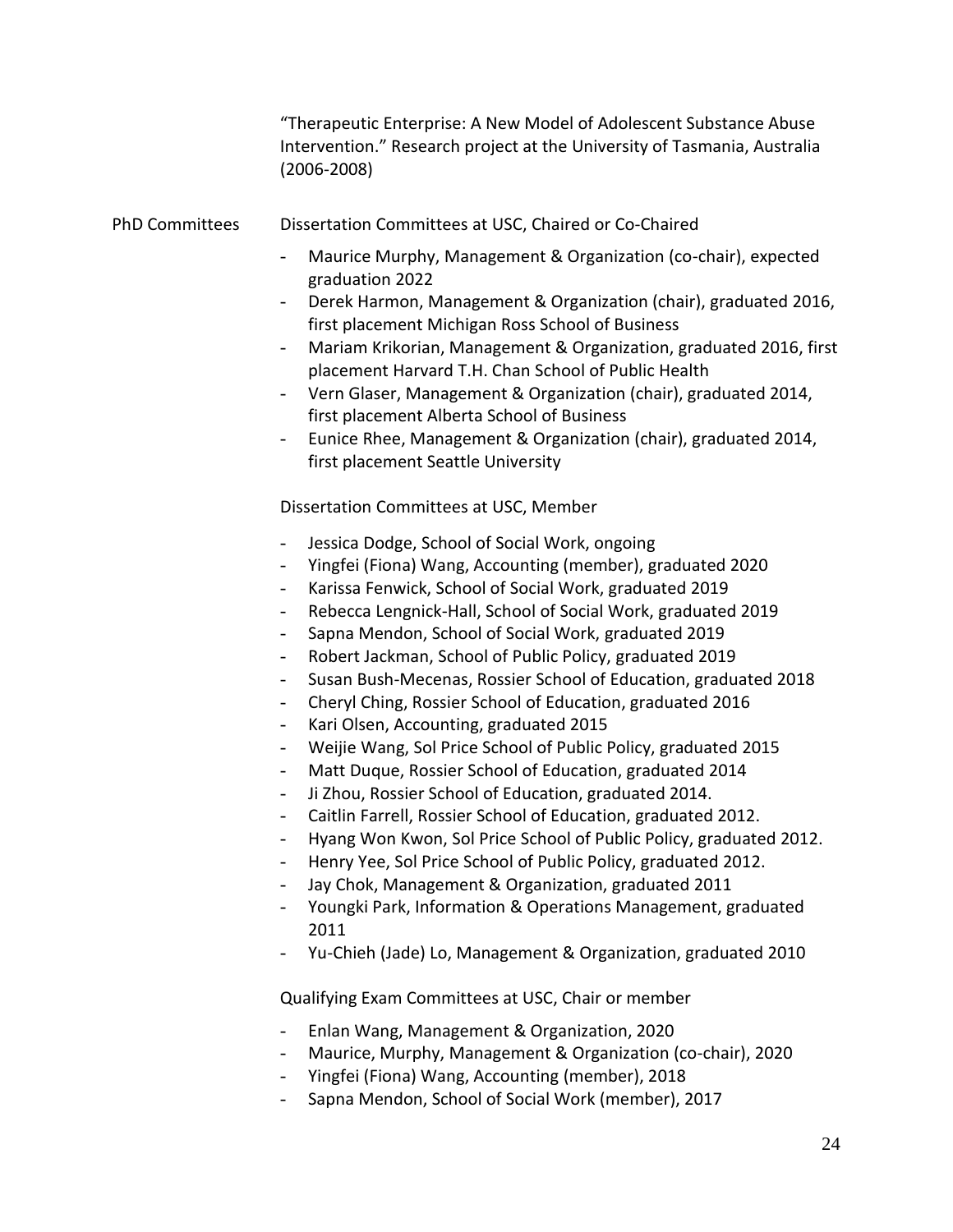|                                            | Yu Xu, Annenberg School of Communication (member), 2017<br>$\overline{\phantom{0}}$<br>Robert Jackman, Rossier School of Education (member), 2016<br>$\overline{\phantom{0}}$<br>Rebecca Lengnick-Hall, School of Social Work (member) 2016<br>$\overline{\phantom{0}}$<br>Kate (Jue) Wang, Management & Organization (member), 2016<br>$\overline{\phantom{0}}$<br>Andrew LaFave, Rossier School of Education (member) 2015<br>$\overline{\phantom{0}}$<br>Susan Bush-Mecenas, Rossier School of Education (member) 2015<br>$\overline{\phantom{0}}$<br>Cheryl Ching, Rossier School of Education (member) 2015<br>$\overline{\phantom{0}}$                                                                                                                                                                                                                                                                                                                                                                                                                                                                                                                                                        |
|--------------------------------------------|-----------------------------------------------------------------------------------------------------------------------------------------------------------------------------------------------------------------------------------------------------------------------------------------------------------------------------------------------------------------------------------------------------------------------------------------------------------------------------------------------------------------------------------------------------------------------------------------------------------------------------------------------------------------------------------------------------------------------------------------------------------------------------------------------------------------------------------------------------------------------------------------------------------------------------------------------------------------------------------------------------------------------------------------------------------------------------------------------------------------------------------------------------------------------------------------------------|
|                                            | Matt Duque, Rossier School of Education (member) 2013<br>$\overline{\phantom{0}}$<br>Mariam Krikorian, Management & Organization (chair), 2013<br>$\overline{\phantom{0}}$<br>Pablo Mondal, Management & Organization (member) 2013<br>$\overline{\phantom{0}}$<br>Ji Zhou, Rossier School of Education (member), 2013<br>$\overline{\phantom{0}}$<br>Vern Glaser, Management & Organization (chair), 2012<br>$\overline{\phantom{0}}$<br>Derek Harmon, Management & Organization (member) 2012<br>$\overline{\phantom{0}}$<br>Caitlin Farrell, Sol Price School of Public Policy (member), 2011<br>$\overline{\phantom{0}}$<br>Youngmi Lee, SPPD (member), 2011<br>$\overline{\phantom{0}}$<br>Jong Hwan Kim, Accounting (member), 2010<br>$\overline{\phantom{0}}$<br>Eunice Rhee, Management & Organization (chair), 2009<br>$\overline{\phantom{0}}$<br>Hyang Won Kwon, SPPD (member), 2009<br>$\overline{\phantom{0}}$<br>YoungKi Park, Information & Operations Mgmt (member), 2009<br>$\overline{\phantom{0}}$<br>Jay Chok, Management & Organization (member), 2008<br>$\overline{\phantom{0}}$<br>Yu-Chieh (Jade) Lo, Management & Organization (member), 2007<br>$\overline{\phantom{0}}$ |
|                                            | Dissertation Committees Membership at other universities, Member<br>Ivana Naumovska, Rotterdam School of Management, Erasmus<br>$\overline{\phantom{0}}$<br>University, Netherlands, graduated 2014.<br>Johannes Meuer, Research Center on China Business, Rotterdam,<br>$\overline{\phantom{0}}$<br>School of Management, graduated 2011<br>Satyendra Singh, Management of Information Systems, Queen's<br>$\overline{\phantom{0}}$<br>University, graduated 2008                                                                                                                                                                                                                                                                                                                                                                                                                                                                                                                                                                                                                                                                                                                                  |
| Undergraduate<br><b>Thesis Supervision</b> | Connie Chen, Undergraduate Honors Thesis 2015                                                                                                                                                                                                                                                                                                                                                                                                                                                                                                                                                                                                                                                                                                                                                                                                                                                                                                                                                                                                                                                                                                                                                       |
| <b>MOR Department</b>                      | Department Chair, MOR, 2017-2020<br>Coordinator, MOR PhD Program, 2016-2017<br>Faculty Recruiting Committee (member), 2011-2016<br>PhD Committee (member), 2008-2017<br>Fourth Year Renewal PEG Committee (member), 2016<br>Tenure PEG Committee (member), 2015<br>APR Committee (Member), 2013, 2014<br>Fourth Year Renewal PEG Committee (chair), 2013-2014<br>Fourth Year Renewal PEG Committee (member), 2013-2014<br>Fourth Year Renewal PEG Committee (chair), 2012-2013                                                                                                                                                                                                                                                                                                                                                                                                                                                                                                                                                                                                                                                                                                                      |